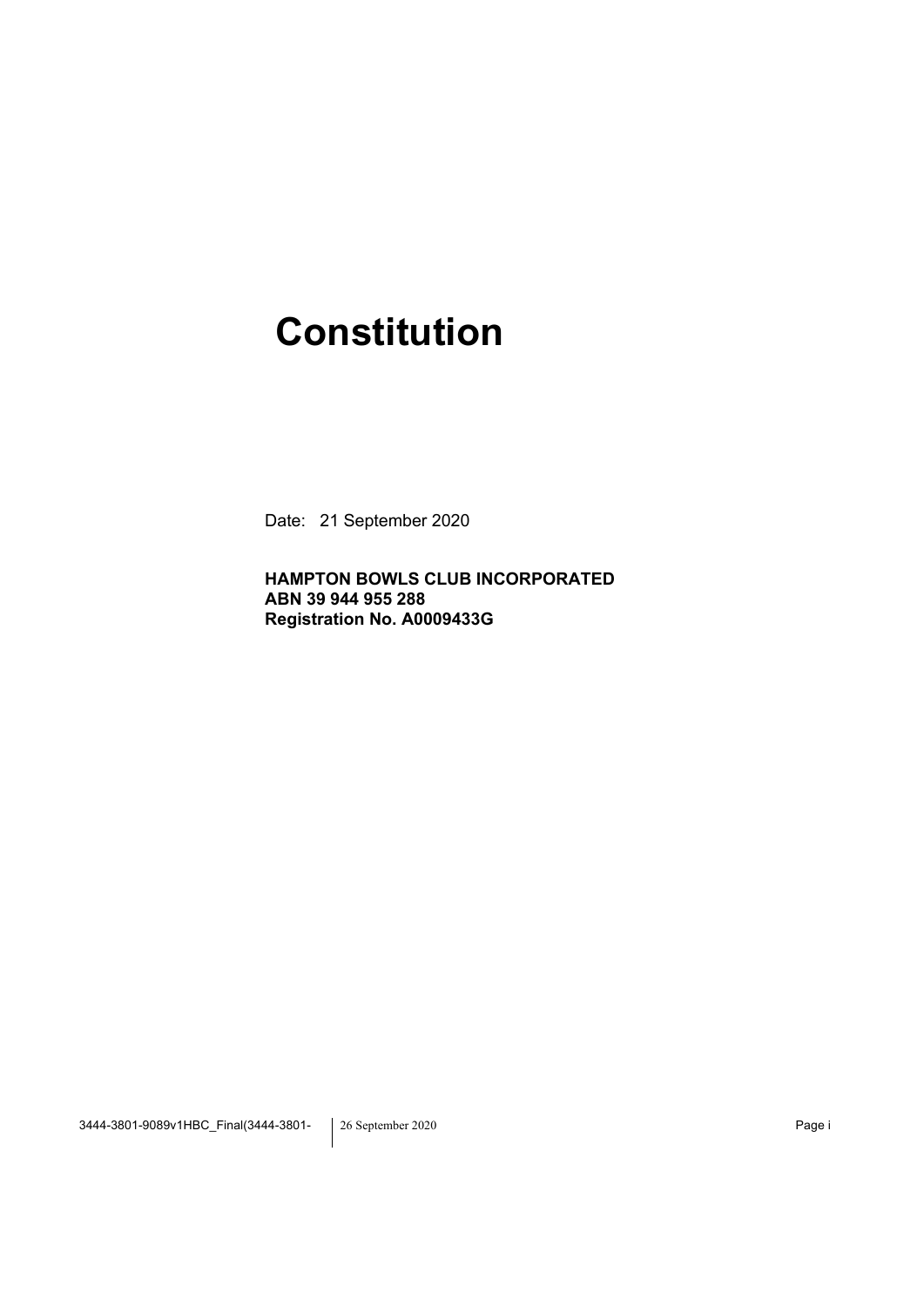## **TABLE OF CONTENTS**

| 1.             |                                                      |  |  |  |
|----------------|------------------------------------------------------|--|--|--|
| 2.             |                                                      |  |  |  |
| 3.             |                                                      |  |  |  |
| 4.             |                                                      |  |  |  |
| 5.             | 5.1<br>5.2<br>5.3                                    |  |  |  |
|                |                                                      |  |  |  |
| 6.             | 6.1<br>6.2<br>6.3<br>6.4<br>6.5<br>6.6<br>6.7<br>6.8 |  |  |  |
| 7 <sub>1</sub> |                                                      |  |  |  |
| 8.             | 8.1<br>8.2                                           |  |  |  |
| 9.             | 9.1<br>9.2<br>9.3<br>9.4                             |  |  |  |
| 10.            | 10.1<br>10.2<br>10.3<br>10.4<br>10.5<br>10.6<br>10.7 |  |  |  |
|                |                                                      |  |  |  |
| 11.            | 11.1<br>11.2<br>11.3                                 |  |  |  |
| 12.            | 12.1<br>12.2                                         |  |  |  |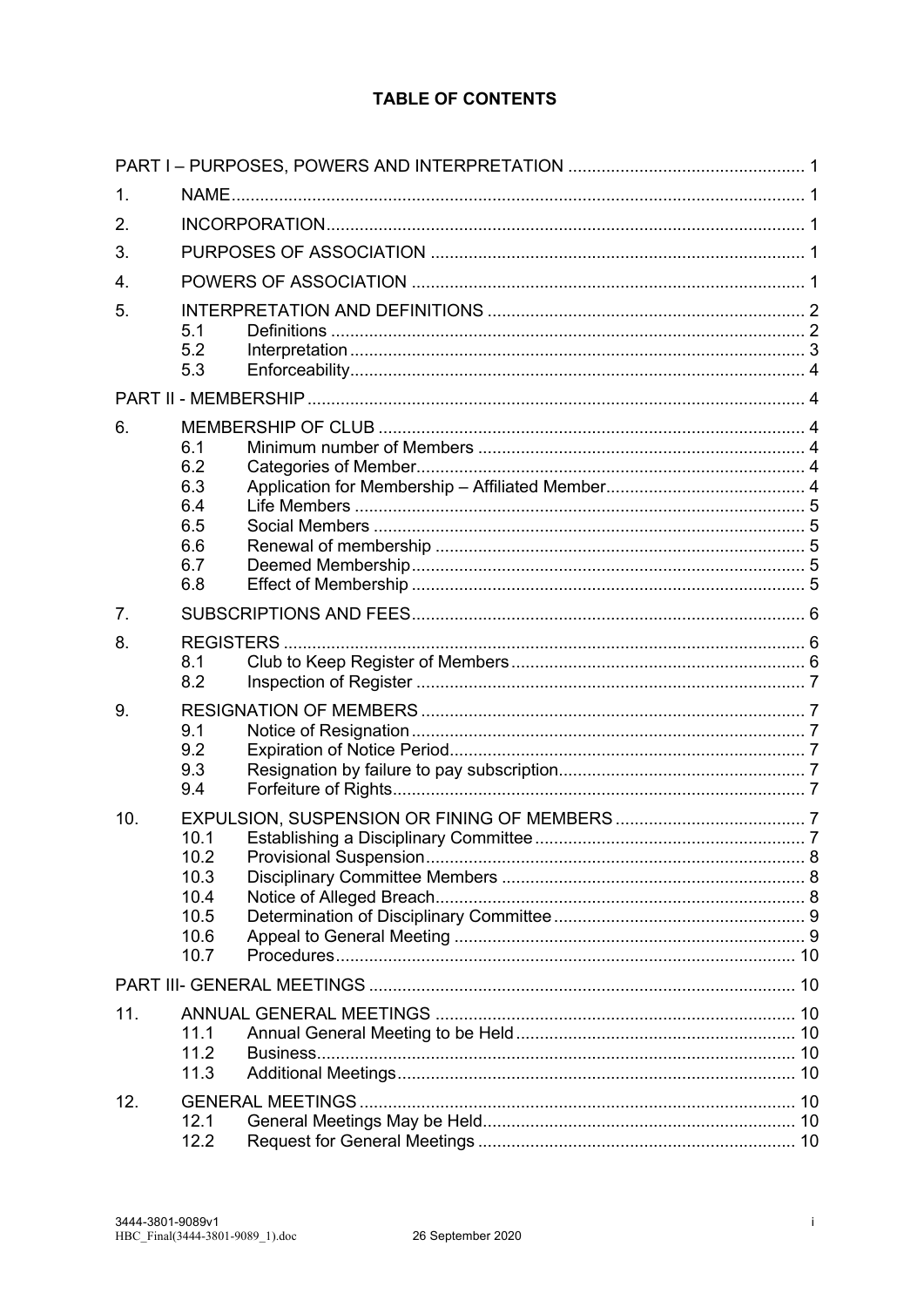| 13. | 13.1<br>13.2                                    |  |
|-----|-------------------------------------------------|--|
| 14. | 14.1<br>14.2<br>14.3<br>14.4                    |  |
| 15. | 15.1<br>15.2<br>15.3<br>15.4<br>15.5            |  |
| 16. |                                                 |  |
|     |                                                 |  |
| 17. | 17.1<br>17.2<br>17.3<br>17.4<br>17.5            |  |
| 18. |                                                 |  |
| 19. | 19.1<br>19.2                                    |  |
| 20. | 20.1<br>20.2<br>20.3<br>20.4<br>20.5            |  |
| 21. | 21.1<br>21.2<br>21.3                            |  |
| 22. | 22.1<br>22.2<br>22.3<br>22.4<br>22.5            |  |
| 23. | DUTIES.<br>23.1<br>23.2<br>23.3<br>23.4<br>23.5 |  |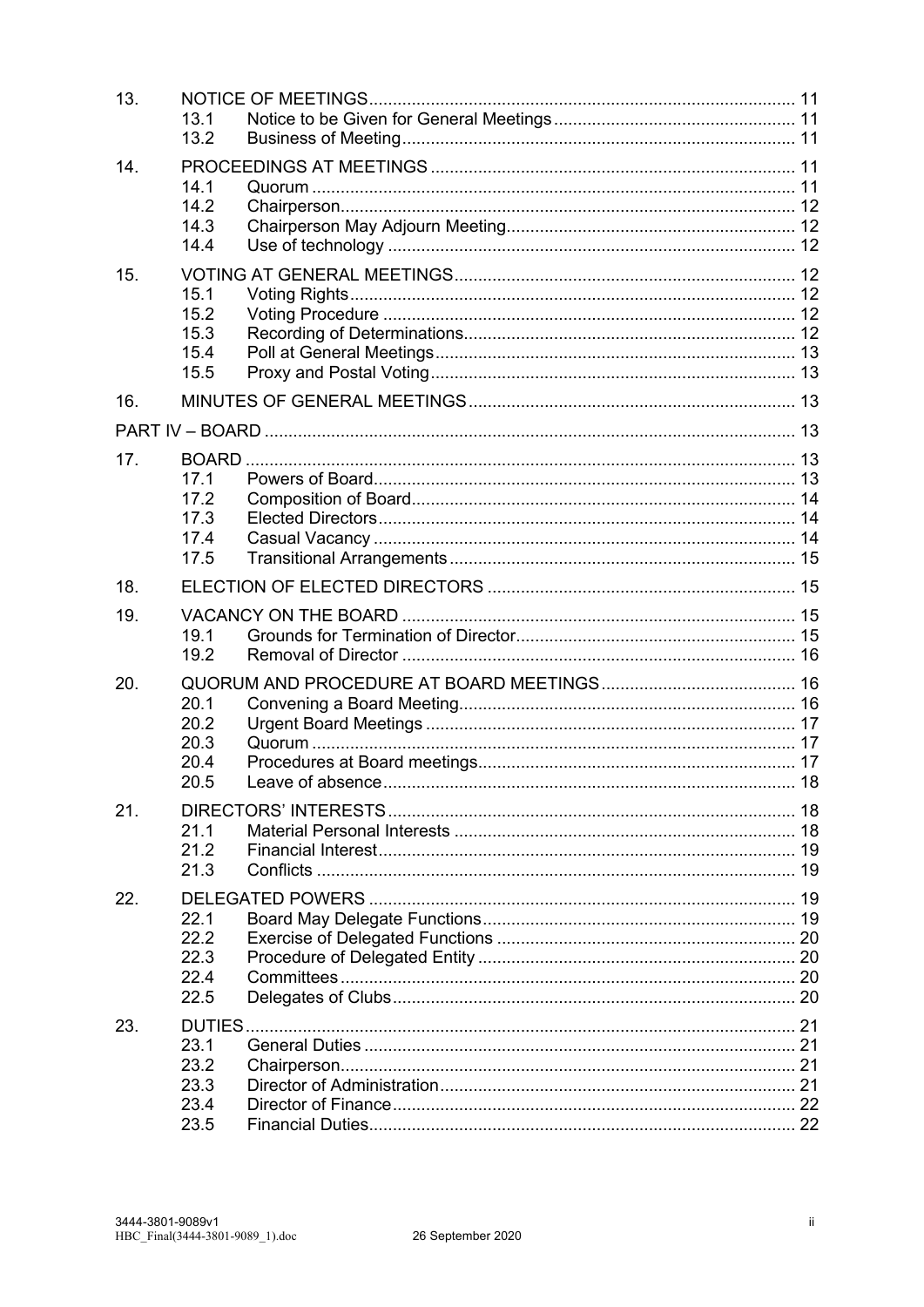| 24  |                              |  |  |  |  |
|-----|------------------------------|--|--|--|--|
|     |                              |  |  |  |  |
| 25. | 25.1<br>25.2<br>25.3<br>25.4 |  |  |  |  |
| 26. |                              |  |  |  |  |
| 27. |                              |  |  |  |  |
| 28. |                              |  |  |  |  |
| 29. |                              |  |  |  |  |
| 30. |                              |  |  |  |  |
| 31. |                              |  |  |  |  |
| 32. |                              |  |  |  |  |
| 33. |                              |  |  |  |  |
| 34. |                              |  |  |  |  |
| 35. |                              |  |  |  |  |
| 36. |                              |  |  |  |  |
| 37. |                              |  |  |  |  |
| 38. |                              |  |  |  |  |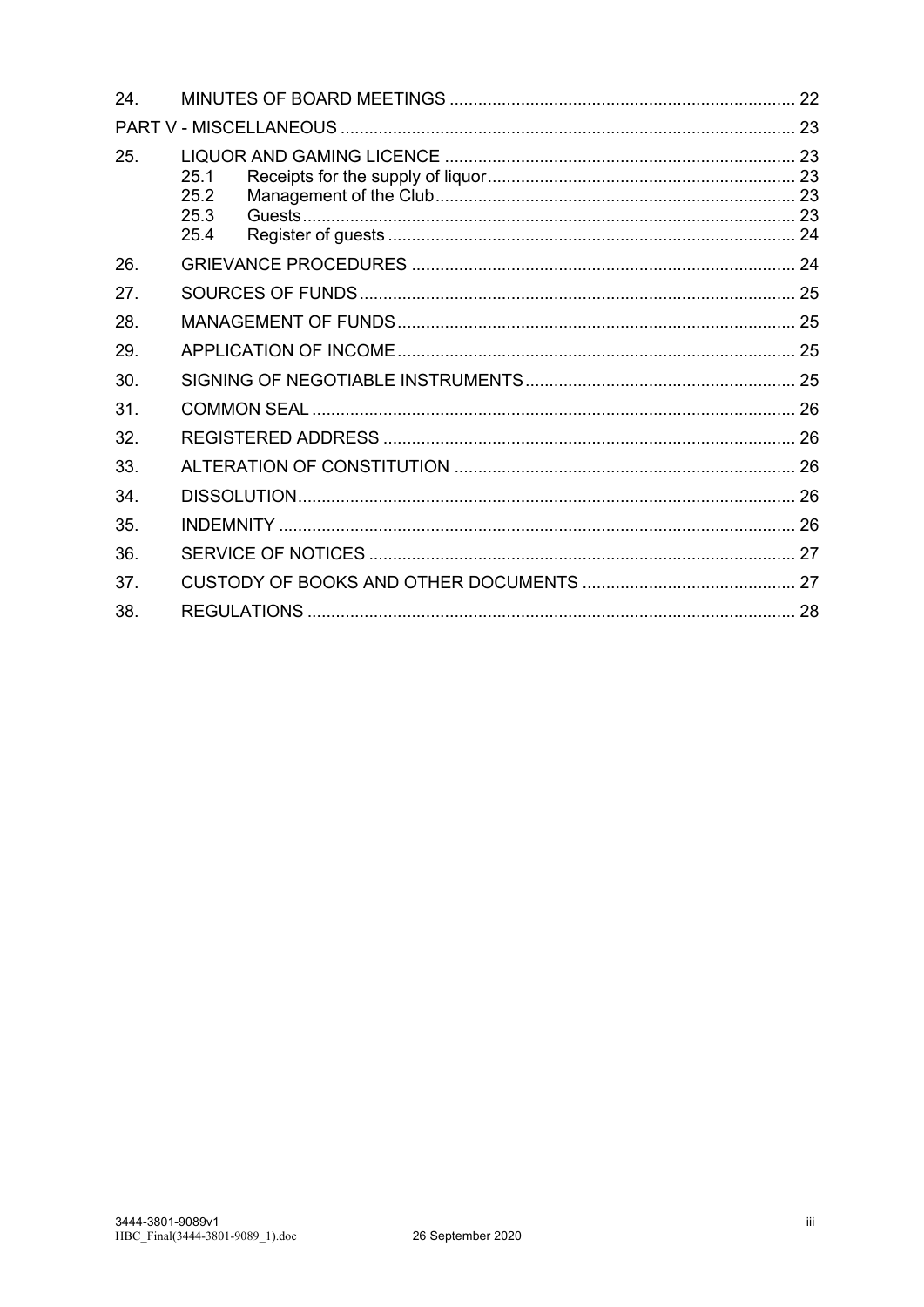# **Constitution of HAMPTON BOWLS CLUB INCORPORATED**

## **PART I – PURPOSES, POWERS AND INTERPRETATION**

#### 1. **NAME**

The name of the incorporated association is HAMPTON BOWLS CLUB INCORPORATED

#### 2. **INCORPORATION**

The Club shall be incorporated under the Act and shall remain incorporated.

#### 3. **PURPOSES OF ASSOCIATION**

The Club is established solely for these purposes. The purposes of the Club are to:

- (a) conduct, encourage, promote, advance and administer Bowls throughout its local area;
- (b) act, at all times, on behalf of and in the interest of the Members and Bowls;
- (c) affiliate and otherwise liaise with Bowls Victoria (including, but not limited to, its Regions and Divisions), Bowls Australia and/or World Bowls and adopt their rule and policy frameworks to further these purposes;
- (d) abide by, promulgate, enforce and secure uniformity in the application of the rules of Bowls as may be determined from time to time by Bowls Victoria, Bowls Australia and/or World Bowls and as may be necessary for the management and control of Bowls and related activities in Victoria;
- (e) advance the operations and activities of the Club throughout the local area;
- (f) maintain and conduct a sporting and social Club and to build, maintain or otherwise provide facilities for the use and recreation of the Members and the broad community as permitted in the By-laws;
- (g) raise and borrow any monies, and to buy, sell or otherwise deal with any real or personal property, required for the purposes of the Club upon such terms and conditions and/or on such securities as may be determined;
- (h) apply for, hold and renew any liquor or gaming licences;
- (i) have regard to the public interest in its operations; and
- (j) undertake and or do all such things or activities which are necessary, incidental or conducive to the advancement of these purposes.

### 4. **POWERS OF ASSOCIATION**

Solely for furthering the purposes set out above, the Club has all the rights, powers and privileges conferred on it under the Act, in particular Part 4.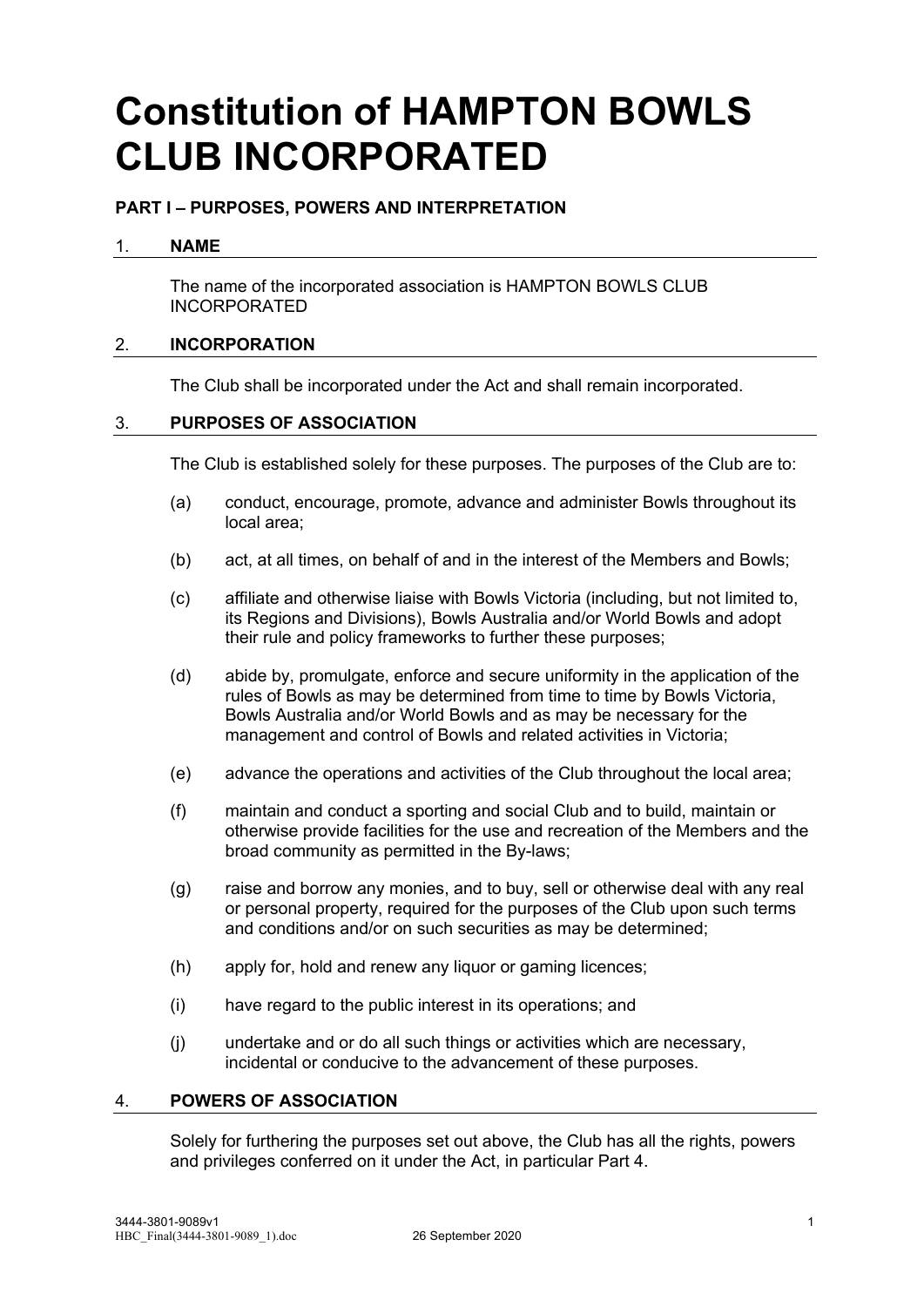## 5. **INTERPRETATION AND DEFINITIONS**

#### **5.1 Definitions**

In this Constitution, unless the contrary intention appears:

**Act** means the *Associations Incorporation Reform Act 2012* (Vic) and includes any regulations made under that Act.

**Affiliated Member** means a natural person recognized by the Club as a Member under rule 6.3(e) from time to time. For the avoidance of doubt, such members must meet and maintain any criteria set by Bowls Victoria from time to time for "Affiliated Members" (or equivalent) under its constitution.

**Annual General Meeting** means a meeting of Members convened in accordance with rule 11

**Annual Subscriptions** means the annual fees payable by each category of Member as determined by the Board under rule 7.

**Appointed Director** means a Director appointed under rule 17.2(a)(ii).

**Board** means the body consisting of the Directors under rule 17.2.

**Bowls** means the sport and game of bowls as determined by World Bowls with such variations as may be recognised by Bowls Australia or Bowls Victoria from time to time.

**Bowls Australia** means Bowls Australia Incorporated, the governing body for Bowls in Australia, or its successors.

**Bowls Victoria** means Bowls Victoria Incorporated, the governing body for Bowls in Victoria, or its successors.

**Chairperson** means the Chairperson of the Club appointed by the Board in accordance with rule 17.2(c). If a Chairperson has not been appointed by the Board, all references to the "Chairperson" in this Constitution shall be taken to refer to the Board. The Chairperson for all such rules and By Laws where mentioned.

**Club** means Hampton Bowls Club Incorporated

**Committee** means any committee of the Board created under rule 22.4 from time to time.

**Constitution** means this constitution of the Club as amended from time to time.

**Delegate** means a person appointed by the Board to represent the Club at Bowls Victoria or other meetings.

**Director** means a member of the Board and includes an Elected Director and an Appointed Director.

**Division** means a cluster of Bowls clubs designated by Bowls Victoria from time to time, brought together for the purpose of organizing competition within its boundaries and to carry out any other functions defined by Bowls Victoria from time to time.

**Elected Director** means a Director elected under rule 18.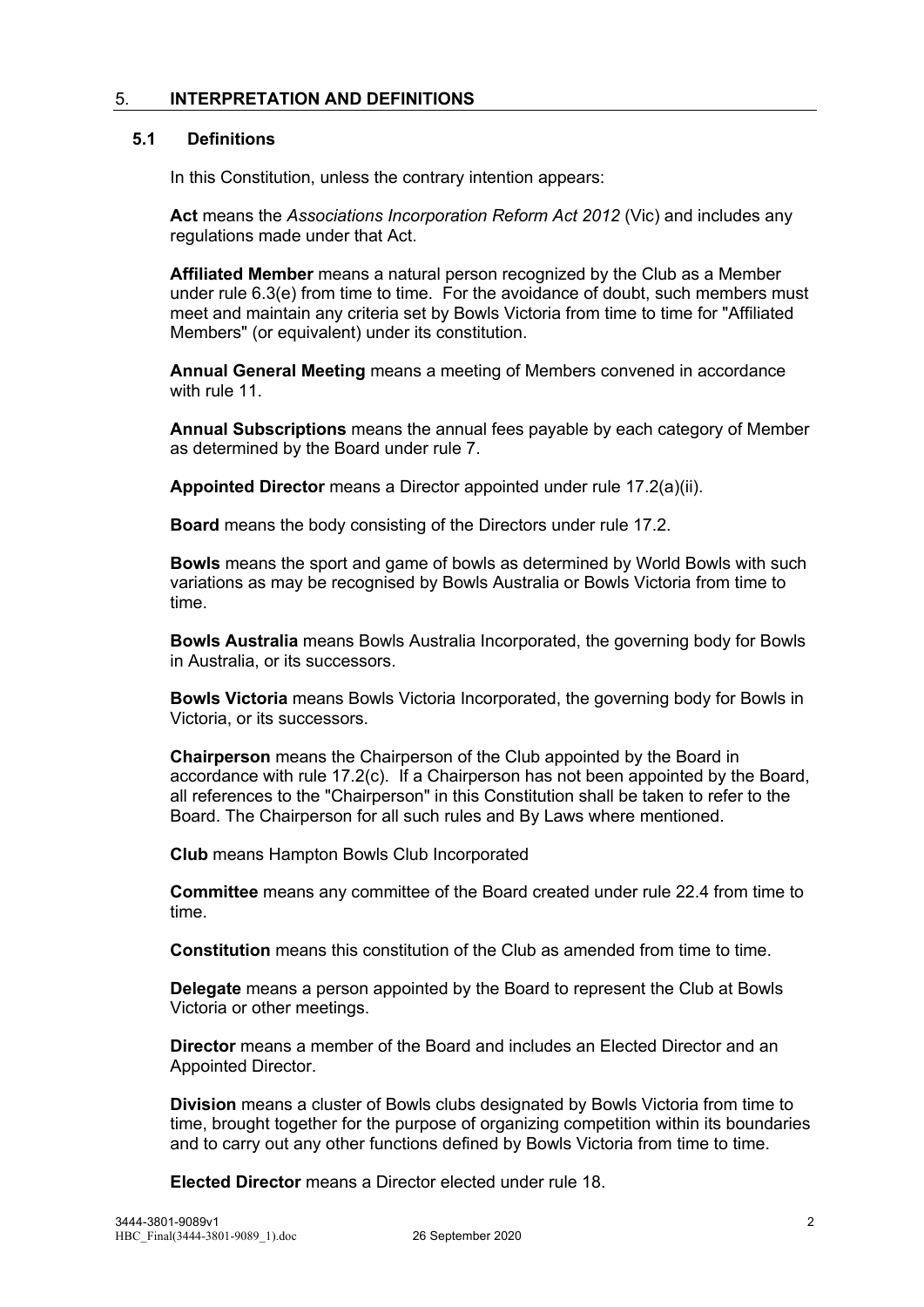**Financial Year** means the year ending on 31 March.

**General Meeting** means an Annual General Meeting together with any meeting of Members convened in accordance with rule 12.

**Life Member** means an individual elected as such under rule 6.4(a).

**Member** means any person recognized as a member of the Club by the Board under rule 6 from time to time.

**Region** means an area of Victoria having boundaries as approved by Bowls Victoria from time to time. A reference to "Region" also includes the committee or other body appointed to administer an approved area.

**Registrar** means the Registrar of Incorporated Associations

**Register** means the register of Members kept in accordance with rule 8.1.

**Regulations** mean any regulations made by the Board under rule 38.

**Relevant Documents** means the records and other documents, however recorded compiled or stored, that relate to the Club and management of the Club and includes membership records, financial statements, financial records, and records and documents relating to transactions, dealings, business or property of the Club.

**Sections** means Men's and Women's Bowling Sections of the Club.

**Special Resolution** has the same meaning as the Act.

**World Bowls** means World Bowls Limited, the international governing body for Bowls, or its successors.

#### **5.2 Interpretation**

In this Constitution:

- (a) a reference to a rule, regulation, schedule or annexure is to a rule, regulation, schedule or annexure of, or made under, this Constitution;
- (b) words importing the singular include the plural and vice versa;
- (c) words importing any gender include the other genders;
- (d) headings are for convenience only and shall not be used for interpretation;
- (e) words or expressions shall be interpreted in accordance with the provisions of the Act as they vary from time to time;
- (f) references to persons include natural persons, corporations and bodies politic, and any legal personal representatives, successors and permitted assigns of that person;
- (g) a reference to a statute, ordinance, code or other law includes regulations and other statutory instruments under it and consolidations, amendments, reenactments or replacements of any of them (whether of the same or any legislative authority having jurisdiction); and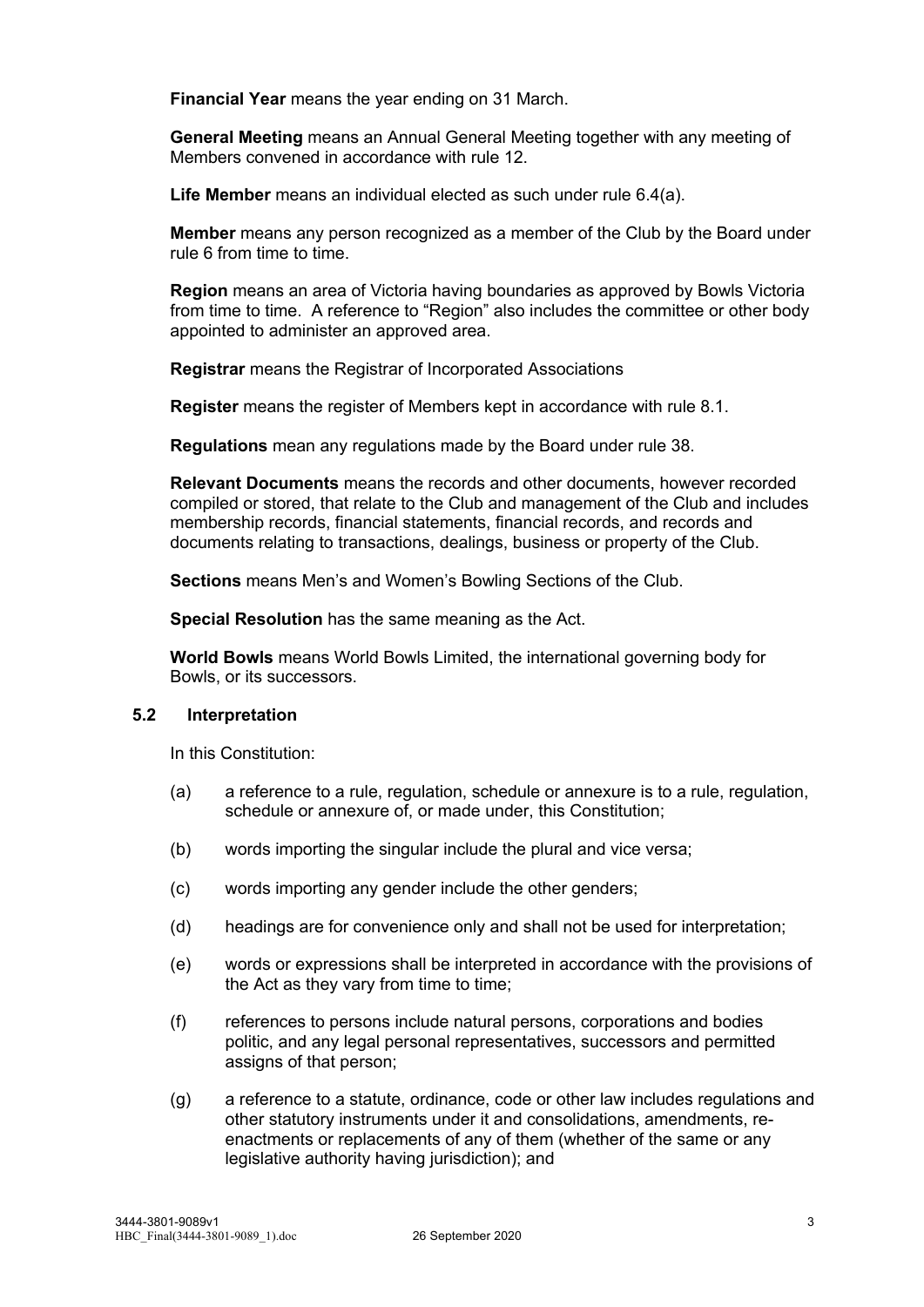(h) expressions referring to "writing" shall unless the contrary intention appears, be construed as including references to printing, photography and other modes of representing or reproducing words in a visible form, including messages sent by electronic mail.

## **5.3 Enforceability**

If any provision of this Constitution or any phrase contained in it is invalid or unenforceable in any jurisdiction, the phrase or provision shall be read down for the purpose of that jurisdiction, if possible, so it is valid and enforceable. If it can not be so read down the provision shall be severed to the extent of the invalidity or unenforceability. The remaining provisions of this Constitution and its validity or enforceability shall not be affected by the severance in any other jurisdiction.

#### **PART II - MEMBERSHIP**

#### 6. **MEMBERSHIP OF CLUB**

#### **6.1 Minimum number of Members**

The Club must have at least five Members.

#### **6.2 Categories of Member**

The Members shall be, and shall be divided into, the following categories:

- (a) Affiliated Members, who shall have the right to be present, debate and vote at General Meetings;
- (b) Life Members, who shall have the right to be present, debate and vote at General Meetings;
- (c) Social Members, who does not have the right to vote at General meetings or to enter Bowling events at the club and
- (d) such other category or categories of members as determined by the Board from time to time.

## **6.3 Application for Membership – Affiliated Member**

- (a) To be eligible for membership as an Affiliated Member, the applicant must be a natural person and meet any other criteria set by the Board from time to time. For the avoidance of doubt, such members also must meet and maintain any criteria set by Bowls Victoria from time to time for "Affiliated Members" (or equivalent) under its constitution.
- (b) Subject to this Constitution or any procedures set by the Board from time to time, an application for membership as an Affiliated Member must be:
	- $(i)$  in writing in the form prescribed by the Board from time to time;
	- (ii) accompanied by the appropriate fee or fees, if any; and
	- (iii) lodged with the Board or its nominee.
- (c) The Board may, in its discretion, determine whether to approve or decline the application.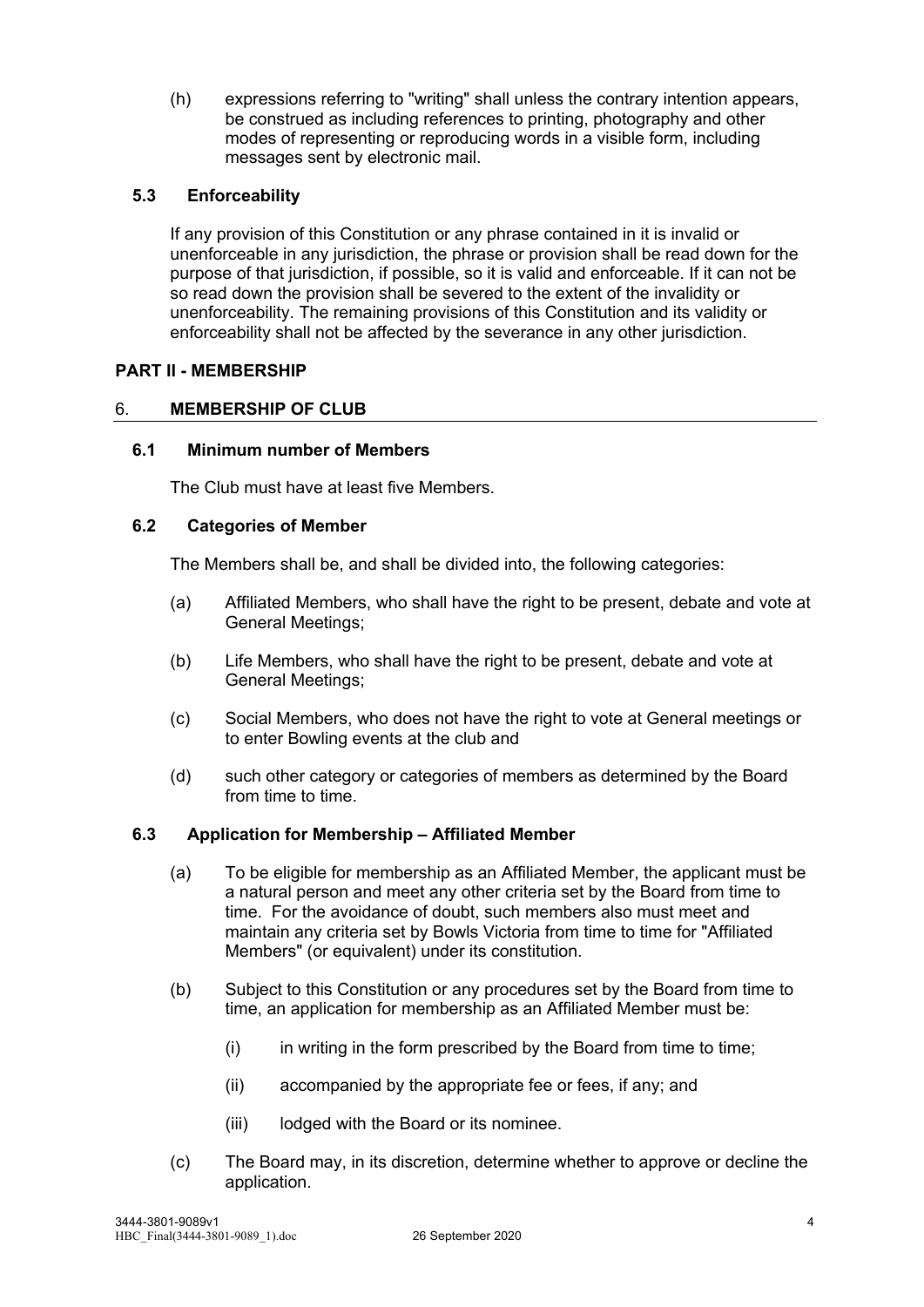- (d) If the Board does not approve an application for membership, it shall, as soon as practicable, notify the applicant in writing that their application for membership is not approved. The Board is not required to give reasons for its decision.
- (e) If a person satisfies the criteria set by this rule 6.3 and the Board accepts the application for membership, the person shall be deemed an Affiliated Member, subject always to this Constitution.

## **6.4 Life Members**

- (a) Nominations for Life Membership should be lodged with the Board or its nominee. The Board may recommend to the annual general meeting that any natural person who has rendered distinguished service to the Club be appointed as a Life Member.
- (b) A resolution of the annual general meeting to confer life membership on the recommendation of the Board must be a Special Resolution.
- (c) A person must accept or reject the Club's resolution to confer life membership in writing. Upon written acceptance, the person's details shall be entered upon the Register, and from the time of entry on the Register the person shall be a Life Member, but remain subject to this Constitution.

## **6.5 Social Members**

- (a) May join the club by the payment of an annual fee as determined by the Board.
- (b) They do not have a right to enter bowling events at the club or to use the bowling greens unless approved by the Board as part of a social event.

## **6.6 Renewal of membership**

- (a) Affiliated Members must reapply for membership each Financial Year through the procedure set out in this Constitution or by the Board from time to time.
- (b) Members other than Affiliated Members must reapply for membership as determined by the Board from time to time.

#### **6.7 Deemed Membership**

All persons who are, prior to the approval of this Constitution under the Act, Members of the Club shall be deemed Members from the time of approval of this Constitution under the Act. Such membership shall continue subject to the terms of this **Constitution** 

## **6.8 Effect of Membership**

- (a) Members acknowledge and agree that:
	- (i) this Constitution constitutes a contract between each of them and the Club and that they are bound by this Constitution and the Regulations;
	- (ii) they shall comply with and observe this Constitution and the Regulations;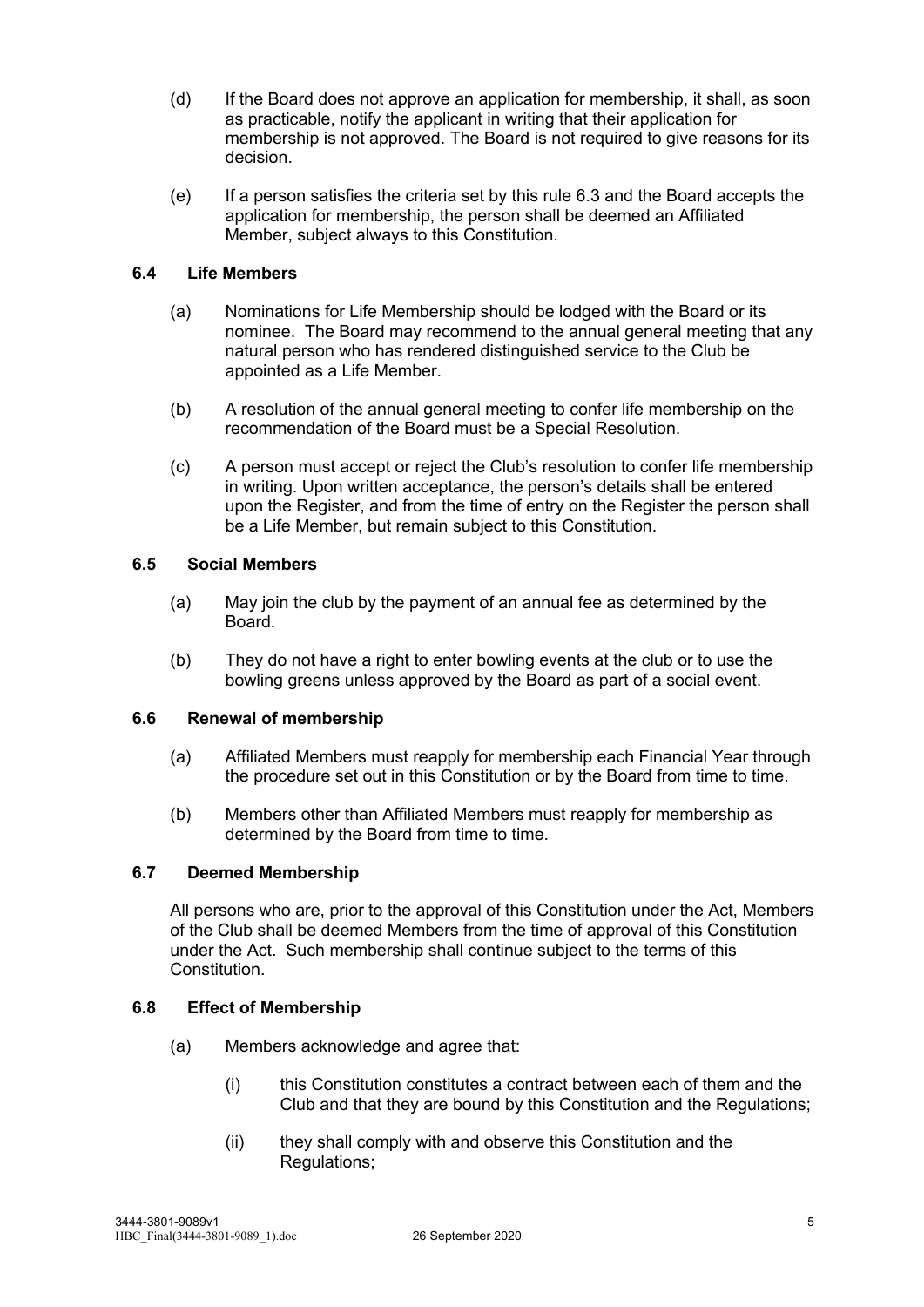- (iii) by submitting to this Constitution and the Regulations they are subject to the jurisdiction of the Club;
- (iv) this Constitution and Regulations are necessary and reasonable for promoting the purposes of the Club; and
- (v) they are entitled to all benefits, advantages, privileges and services of their membership as determined by the Board.
- (b) Members, other than Social Members, may by virtue of membership of the Club and subject to this Constitution:
	- (i) express in writing or otherwise their views and opinions in any meeting in respect of which they are entitled to participate in accordance with this Constitution;
	- (ii) make proposals or submissions to the Board;
	- (iii) engage and participate in any activity approved, sponsored or recognised by the Club; and
	- (iv) conduct any activity approved by the Club.
- (c) A right, privilege or obligation of a person by reason of their membership of the Club:
	- (i) is not capable of being transferred or transmitted to another person; and
	- (ii) terminates upon the cessation of membership whether by death, resignation or otherwise.

## 7. **SUBSCRIPTIONS AND FEES**

- (a) The Annual Subscriptions and any other fees payable by Members or categories of Members to the Club, the benefits which apply, the time for, and manner of payment, shall be determined by the Board from time to time.
- (b) The date on which Annual Subscriptions shall fall due shall be determined by the Board from time to time.
- (c) The Board is empowered to prevent any Member whose Annual Subscription or any other fees are in arrears from exercising the whole or any of the rights or privileges of membership of the Club, including but not limited to the right to vote at General Meetings.

## 8. **REGISTERS**

## **8.1 Club to Keep Register of Members**

The Club shall keep and maintain a Register of Members in which shall be entered:

- (a) the full name and address of the Member
- (b) the category of membership of the Member;
- (c) the date on which the Member became a Member;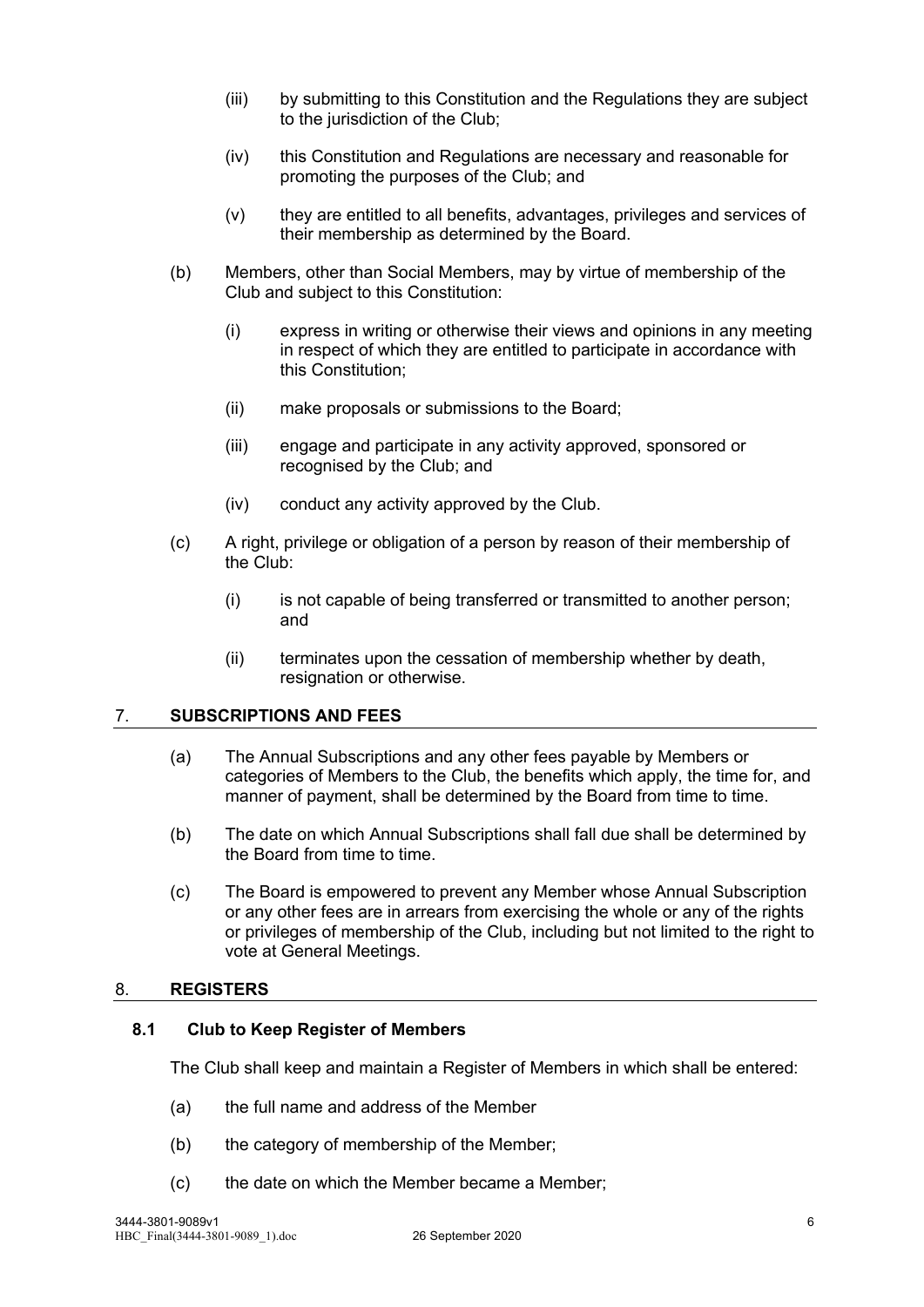- (d) whether the Member has been granted voting rights;
- (e) any other information determined by the Board; and
- (f) for each former Member, the date of ceasing to be a Member.

## **8.2 Inspection of Register**

Inspection of the Register will only be available as required by the Act and in accordance with rule 37(b).

## 9. **RESIGNATION OF MEMBERS**

## **9.1 Notice of Resignation**

Any Member who has paid all monies due and payable to the Club may resign from the Club by giving thirty days notice in writing to the Club of such intention to resign. Upon the expiration of that period of notice, the Member shall cease to be a member.

## **9.2 Expiration of Notice Period**

Upon the expiration of a notice given under rule 9.1, an entry, recording the date on which the Member who gave notice ceased to be a Member, shall be recorded in the Register.

## **9.3 Resignation by failure to pay subscription**

- (a) A Member is taken to have resigned if:
	- (i) The Member's Annual Subscription is outstanding more than four months after the due date determined by the Board in accordance with rule 7(b); or
	- (ii) If no annual subscription is payable:
		- (A) the secretary has made a written request to the Member to confirm that he or she wishes to remain a Member; and
		- (B) the Member has not, within three months after receiving that request, confirmed in writing that he or she wishes to remain a Member.
- (b) Should a sufficient explanation be made to the Board for the failure to pay subscription or reason for not responding to a request, the Board shall have the power to restore the Membership upon payment of the amount due (if any).

## **9.4 Forfeiture of Rights**

A Member who ceases to be a Member, for whatever reason, shall forfeit all right in and claim upon the Club and its property.

## 10. **EXPULSION, SUSPENSION OR FINING OF MEMBERS**

## **10.1 Establishing a Disciplinary Committee**

(a) Where the Board considers that a Member has: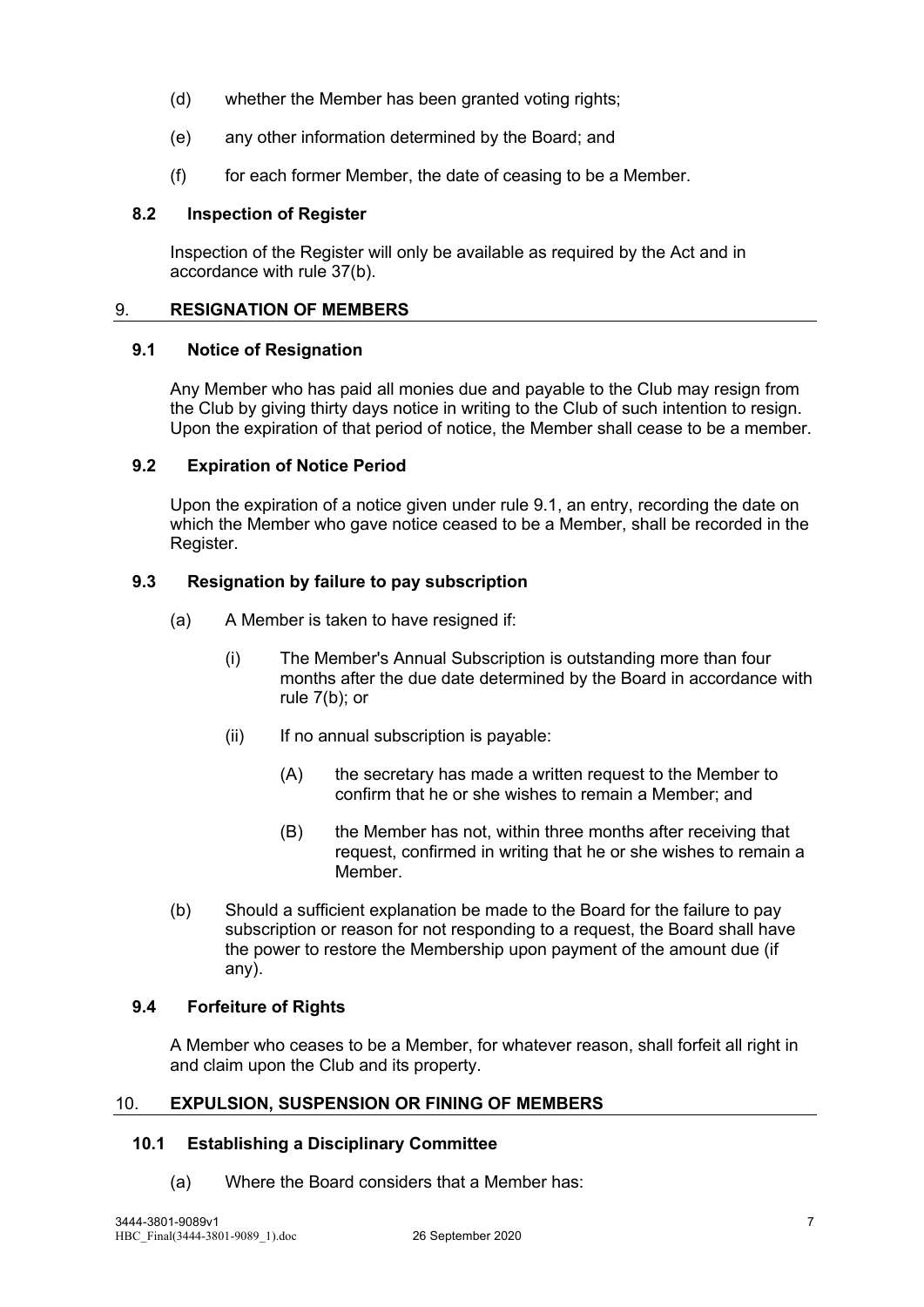- (i) breached, failed, refused or neglected to comply with a provision of this Constitution or the Regulations;
- (ii) acted in a manner unbecoming of a Member or prejudicial to the purposes and interests of the Club, or another Member; or
- (iii) brought themselves, the Club, Bowls or another Member into disrepute,

the Board may by resolution and in accordance with rule 22.4, establish a disciplinary committee to convene to hear a matter against any Member and to determine what action, if any, to take against that Member (**Disciplinary Hearing**), and that Member will be subject to, and submits unreservedly to the jurisdiction, disciplinary procedures and penalties and the appeal mechanisms (if any) in this Constitution.

(b) The grounds listed at rule 10.1(a) do not constitute a grievance, and rule 26 does not apply.

## **10.2 Provisional Suspension**

- (a) Upon establishing a disciplinary committee under rule 10.1(a) the Board may by resolution provisionally suspend the Member subject to the Disciplinary Hearing until such time as the disciplinary committee makes a finding.
- (b) The disciplinary committee may lift a provisional suspension prior to making a finding at the Disciplinary Hearing.

#### **10.3 Disciplinary Committee Members**

The members of the disciplinary committee:

- (a) may be Members or anyone else; but
- (b) must not be biased against, or in favour of, the Member concerned; and
- (c) must not be a Director.

#### **10.4 Notice of Alleged Breach**

Where a disciplinary committee is established the Club shall serve on the Member not earlier than 28 days and not later than 14 days before the Disciplinary Hearing is to be held, a notice in writing:

- (a) setting out the alleged breach of the Member and the grounds on which it is based;
- (b) stating that the Member may address the disciplinary committee at the Disciplinary Hearing. The Member is not entitled to be legally represented at the Disciplinary Hearing;
- (c) stating the date, place and time of that Disciplinary Hearing;
- (d) informing the Member that he, she or it may do one or more of the following:
	- (i) attend that Disciplinary Hearing;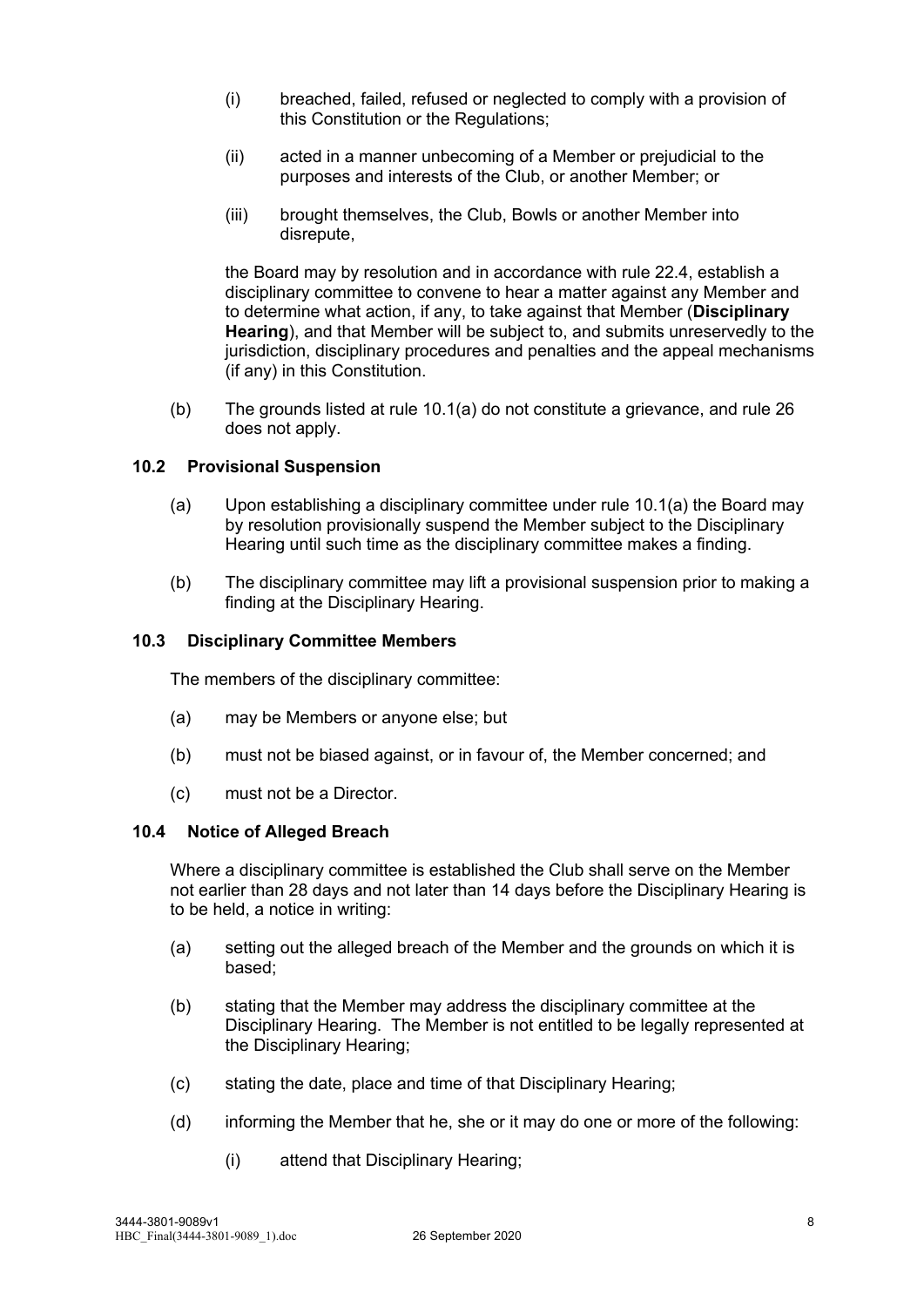(ii) give the disciplinary committee prior to or at that Disciplinary Hearing a written statement regarding the alleged breach.

## **10.5 Determination of Disciplinary Committee**

- (a) At the Disciplinary Hearing the disciplinary committee shall:
	- (i) give the Member every opportunity to be heard;
	- (ii) give due consideration to any written statement submitted by the Member; and
	- (iii) determine whether the alleged breach occurred.
- (b) If the disciplinary committee determines there was a breach of rule 10.1(a), it will determine what penalty (if any) shall be given to the Member, and give notice of this to the Board.
- (c) The penalties able to be given to the Member by the disciplinary committee include:
	- (i) expel a Member from the Club; or
	- (ii) suspend a Member from membership of the Club or accessing certain privileges of membership for a specified period; or
	- (iii) fine a Member; or
	- (iv) impose such other penalty, action or educative process as the disciplinary committee sees fit.

#### **10.6 Appeal to General Meeting**

- (a) Where the disciplinary committee makes a determination under rule 10.5, the Member may appeal any part of that determination by providing the Chair Person with notice setting out that they wish to appeal the determination to the Club in a General Meeting. Such notice of appeal must be provided within 48 hours of the Member receiving the determination of the disciplinary committee.
- (b) Where the Chairperson receives a notice under rule 10.6(a), the Board shall convene a General Meeting to be held within 21 days (or longer period if the Board requires) of the date on which the Chair Person received the notice.
- (c) At a General Meeting of the Club convened under rule 10.6(b):
	- (i) no business other than the question of the appeal shall be transacted;
	- (ii) the disciplinary committee may place before the meeting details of the grounds for its determination and the reasons for the passing of the determination;
	- (iii) the member shall be given an opportunity to be heard; and
	- (iv) the members present shall vote by secret ballot on the question whether the resolution should be confirmed or revoked.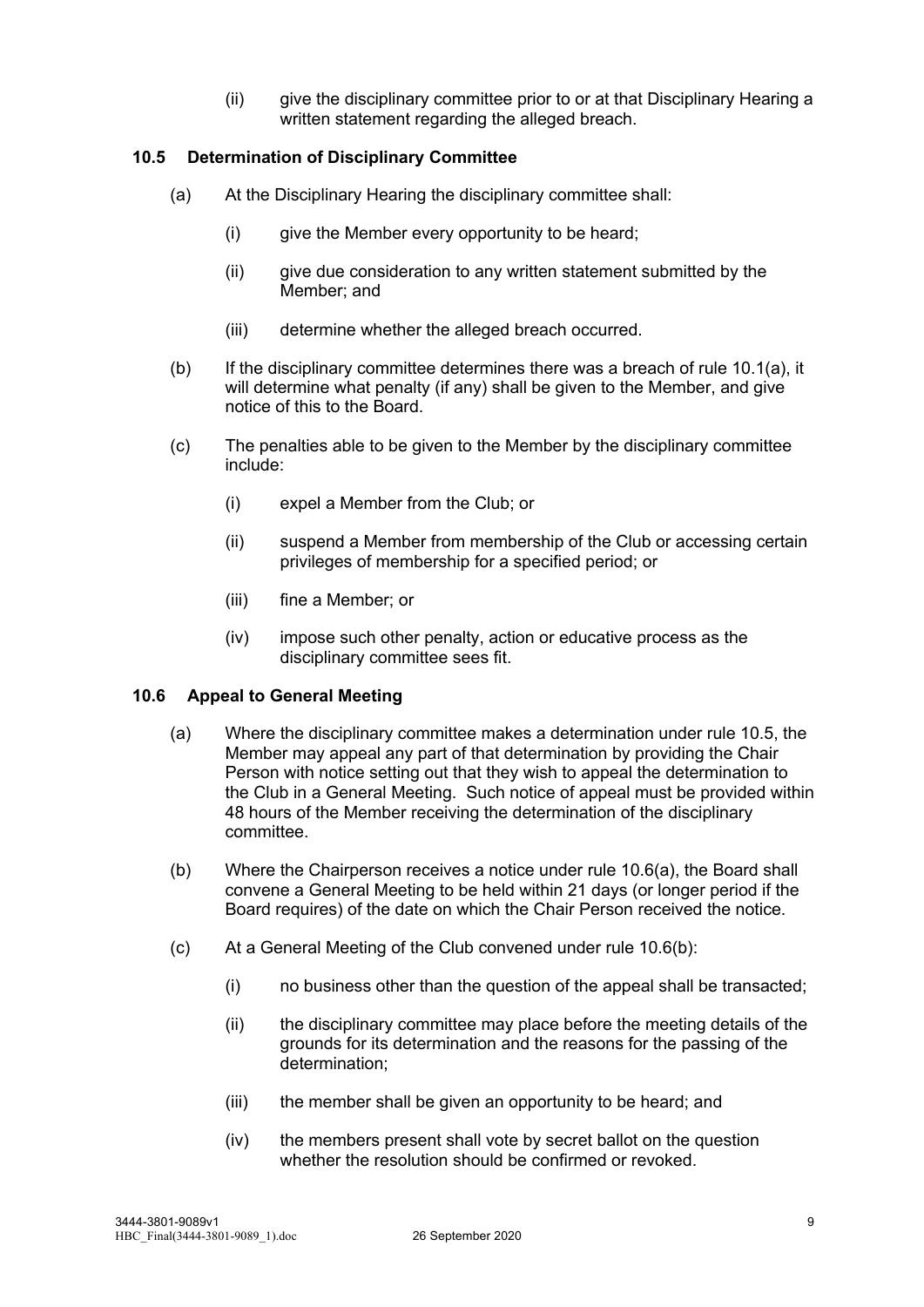- (d) If at the General Meeting:
	- (i) two-thirds of the Members present and entitled to vote do vote in favour of the confirmation of the disciplinary committee's determination, that determination is confirmed; and
	- (ii) in any other case, the determination is revoked.

## **10.7 Procedures**

Subject to this rule 10 and any other relevant provision of this Constitution, the Board may regulate the procedures at a General Meeting convened under this rule 10 as it thinks fit.

## **PART III- GENERAL MEETINGS**

## 11. **ANNUAL GENERAL MEETINGS**

## **11.1 Annual General Meeting to be Held**

- (a) The Club shall convene and hold an Annual General Meeting of its Members annually in accordance with the Act.
- (b) The Annual General Meeting of the Club shall, subject to the Act and to rule 11.1(a), be convened at a time, date and venue to be determined by the Board.

## **11.2 Business**

The Annual General Meeting will transact any business required by the Act and any other business of which notice is given in accordance with this Constitution.

## **11.3 Additional Meetings**

The Annual General Meeting shall be in addition to any other General Meetings that may be held in the same year. Any General Meeting other than an Annual General meeting is a special general meeting.

## 12. **GENERAL MEETINGS**

## **12.1 General Meetings May be Held**

The Board may, whenever it thinks fit convene a General Meeting of the Club and, where but for this rule more than fifteen months would elapse between Annual General Meetings, it shall convene a General Meeting before the expiration of that period.

## **12.2 Request for General Meetings**

- (a) The Board shall convene a General Meeting upon receiving a request in writing from not less than 10% of Members who would be entitled to vote at such General Meeting. The Board may also convene a General Meeting.
- (b) The request for a General Meeting shall be in writing and shall state the object(s) of the meeting and shall be signed by the Members making the request and be sent to the Chairperson. The request may consist of several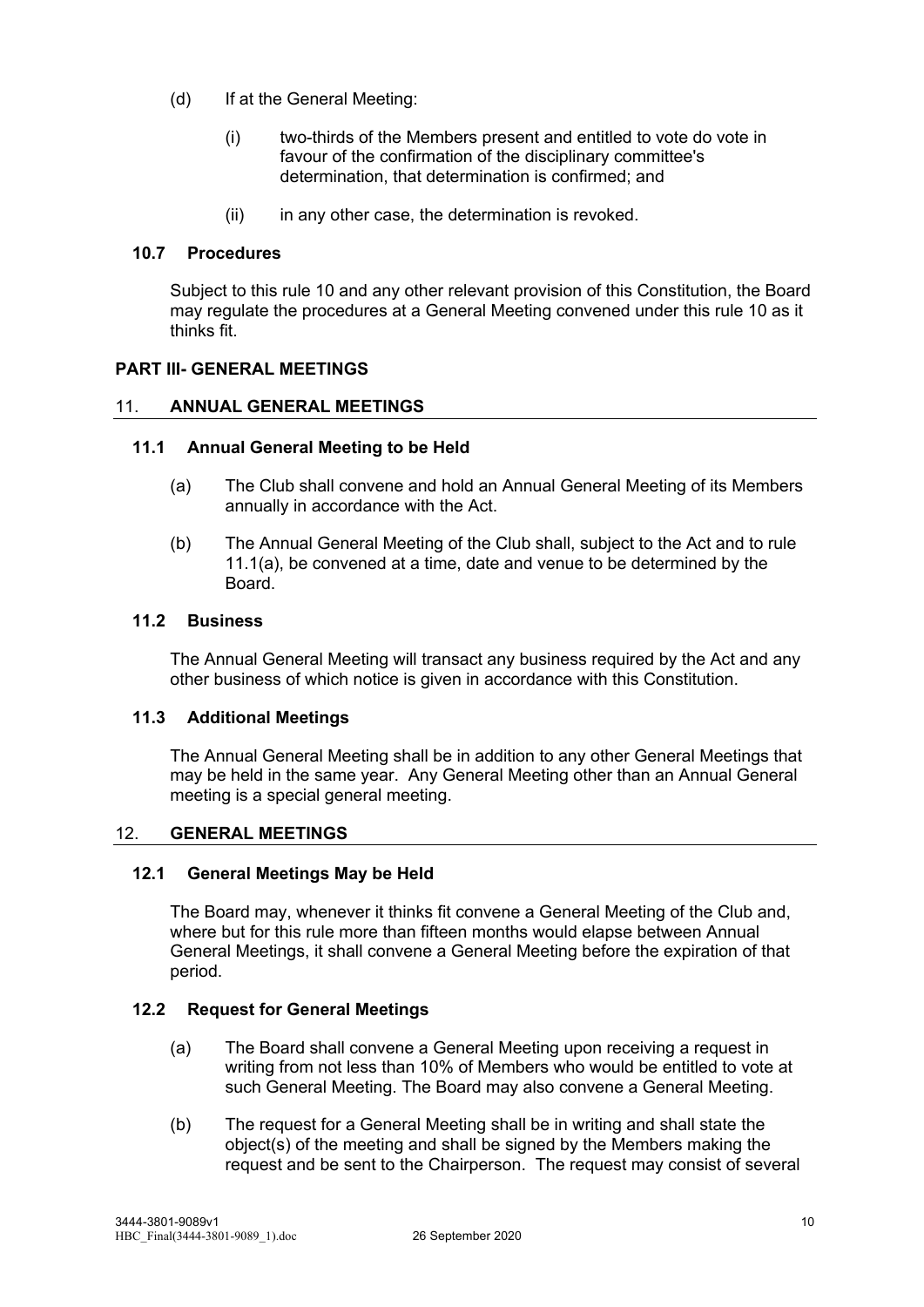documents in a like form, each signed by one or more of the Members making the requisition.

- (c) If the Board does not cause a General Meeting to be held within thirty days after the date on which the request is sent to the Club, the Members making the request, or any of them, may convene a General Meeting to be held not later than sixty days after that date.
- (d) A General Meeting convened by Members under this Constitution shall be convened in the same manner, or as nearly as possible as that, in which General Meetings are convened by the Board. All reasonable expenses incurred in convening the meeting shall be refunded by the Club to the persons incurring the expenses.

## 13. **NOTICE OF MEETINGS**

## **13.1 Notice to be Given for General Meetings**

The Director of Administration shall, at least 21 days before the date fixed for holding a General Meeting, send to each Member entitled to vote at such meeting and each Director a notice in writing stating the place, date and time and the nature of the proposed business to be transacted at the meeting. Notice may be given in any form permitted under rule 36.

#### **13.2 Business of Meeting**

- (a) No business other than that set out in the notice convening the meeting shall be transacted at the General Meeting.
- (b) A Member desiring to bring any business before a meeting shall give at least 30 days' notice in writing of that business to the Club which shall include that business in a notice calling the next General Meeting after the receipt of the notice.

#### 14. **PROCEEDINGS AT MEETINGS**

#### **14.1 Quorum**

No business shall be transacted at any general meeting unless a quorum is present at the time when the meeting proceeds to business. A quorum for General Meetings of the Club shall be the lesser of 50 Voting Members or 20% of the total of Voting members.

- (a) If within half an hour after the appointed time for the commencement of a General Meeting, a quorum is not present, the meeting:
	- (i) if convened upon the requisition of Members, shall be dissolved; and
	- (ii) in any other case, shall stand adjourned to:
		- (A) the same day in the next week at the same time and (unless Members are notified of an alternate venue) at the same place; or
		- (B) any date, time and place determined by the chairperson;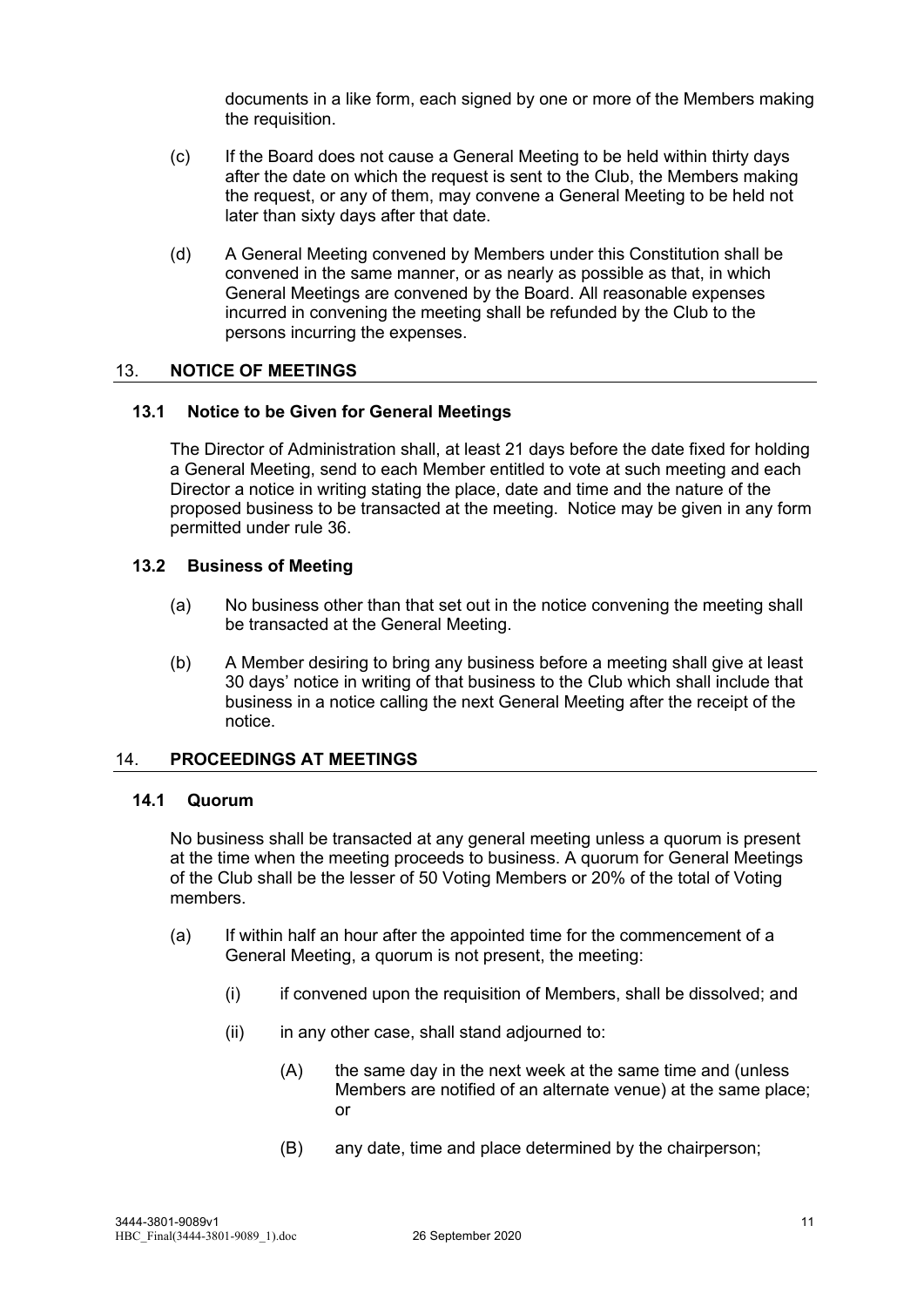and if at the adjourned meeting a quorum is not present within half an hour after the time appointed for the commencement of the meeting, the meeting shall lapse.

## **14.2 Chairperson**

The Chairperson shall chair each General Meeting of the Club. If the Chairperson is absent from a General Meeting or is unwilling to act, then the Directors present shall elect one of their number to preside as chairperson at the meeting.

#### **14.3 Chairperson May Adjourn Meeting**

- (a) The chairperson of a General Meeting at which a quorum is present may, with the consent of the meeting, adjourn the meeting from time to time and place to place, but no business shall be transacted at an adjourned meeting other then the business left unfinished at the meeting at which the adjournment took place.
- (b) Where a meeting is adjourned for 14 days or more, a notice of the adjourned meeting shall be given as in the case of the General Meeting. Except as provided in this rule, it is not necessary to give notice of an adjournment or of the business to be transacted at an adjourned meeting.

#### **14.4 Use of technology**

- (a) A Member not physically present at a General Meeting may participate in the meeting by the use of technology that allows that Member and the Members present at the meeting to clearly and simultaneously communicate with each other.
- (b) A Member participating in a General Meeting as permitted under rule 14.4(a) is taken to be present at the meeting and, if the Member votes at the meeting, is taken to have voted in person.

#### 15. **VOTING AT GENERAL MEETINGS**

#### **15.1 Voting Rights**

Subject to any other provision of this Constitution, each Affiliated Member and Life Member shall be entitled to one vote at General Meetings.

#### **15.2 Voting Procedure**

- (a) Subject to this rule 15, votes at a General Meeting shall be given in person by those present and entitled to vote.
- (b) Subject to rule 15.4, all questions arising at a General Meeting shall be determined on a show of hands.
- (c) In the case of an equality of votes on a question, the motion shall fail. The chairperson of the meeting is not entitled to exercise a second or casting vote.

#### **15.3 Recording of Determinations**

When a declaration is made by the chairperson that a resolution has, on a show of hands, been carried, carried unanimously, carried by a particular majority or lost, then an entry to that effect in the minute book of the Club is evidence of the fact,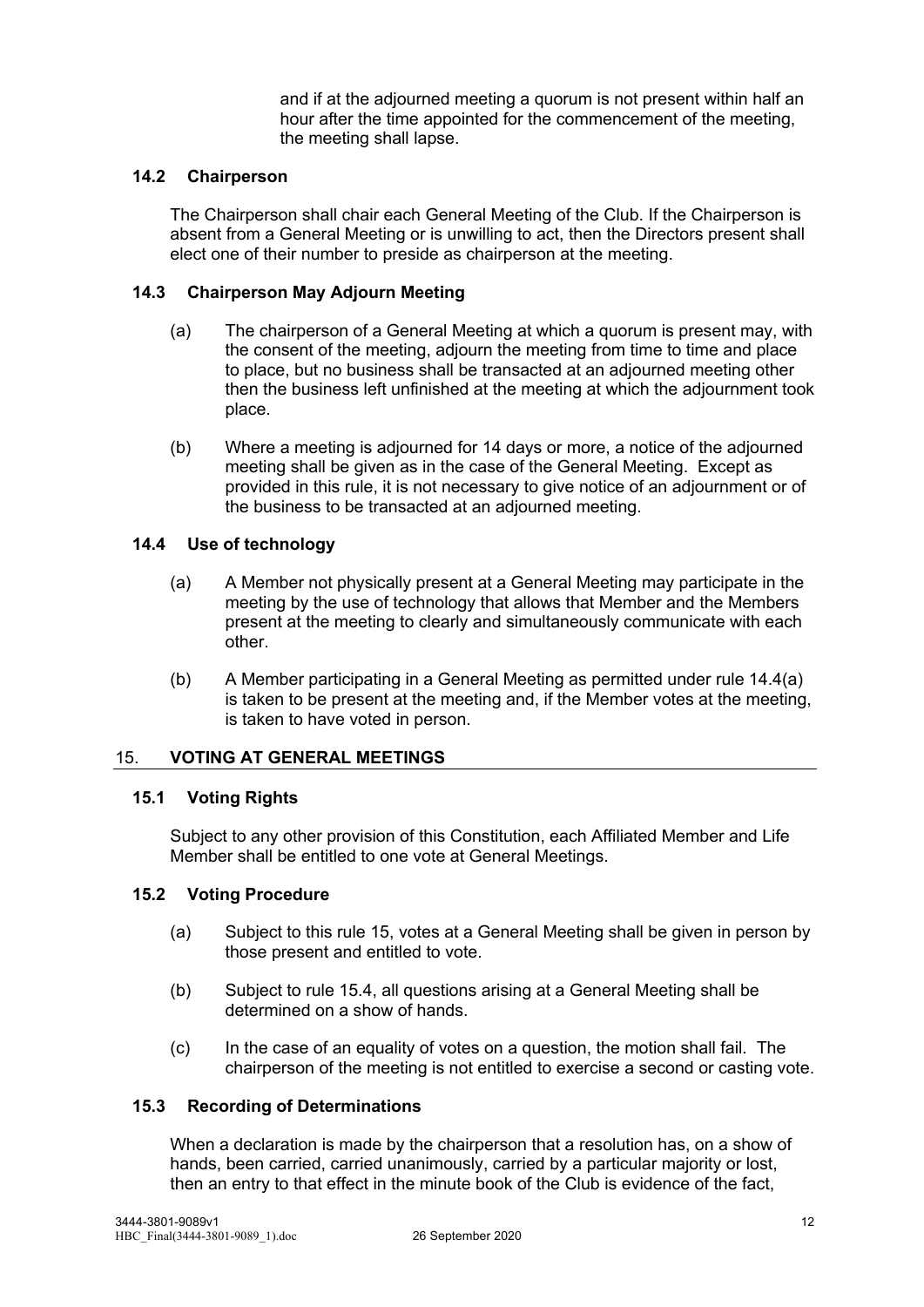without proof of the number or proportion of the votes recorded in favour of, or against, that resolution.

## **15.4 Poll at General Meetings**

If a poll is demanded by the chairperson or any two Members, it shall be taken in such a manner and either at once or after an interval or adjournment or otherwise as the chairperson directs. The result of the poll shall be the resolution of the meeting.

#### **15.5 Proxy and Postal Voting**

Unless otherwise determined by the Board, there shall be no proxy or postal voting on any matter.

#### 16. **MINUTES OF GENERAL MEETINGS**

- (a) The Board must ensure that minutes are taken and kept of each General Meeting.
- (b) The minutes must record:
	- (i) the business considered at the meeting;
	- (ii) any resolution on which a vote is taken and the result of the vote; and
	- (iii) the names of persons present at all meetings.
- (c) In addition, the minutes of each Annual General Meeting must include:
	- (i) any reports or financial statements submitted to the members at the Annual General Meeting; and
	- (ii) any audited accounts and auditor's report or report of a review accompanying the financial statements that are required under the Act.

## **PART IV – BOARD**

#### 17. **BOARD**

#### **17.1 Powers of Board**

- (a) The Board's primary responsibility is one of trusteeship on behalf of its stakeholders, ensuring that the legal entity, the Club, remains viable and effective in the present and for the future. The Board's role includes determining the Club's strategic direction, core values and ethical framework, as well as key objectives and performance measures. A key critical component of this role is the Board's ultimate authority and responsibility for financial operations and budgeting to ensure the achievement of the strategic objectives.
- (b) The affairs of the Club shall be managed by the Board constituted under rule 17.2.
- (c) Subject to this Constitution and the Act, the Board:
	- (i) shall control and manage the business and affairs of the Club;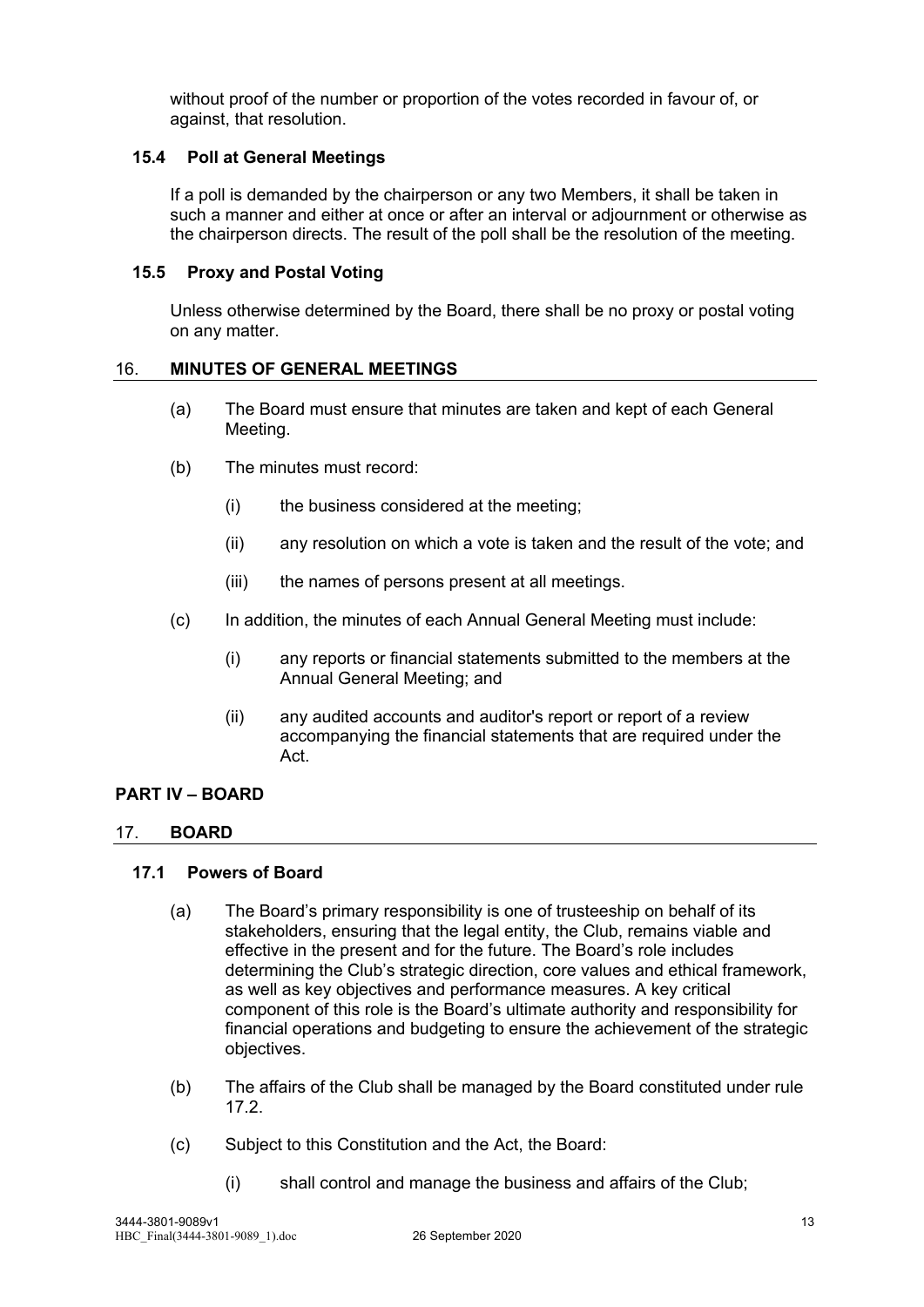- (ii) may exercise all such powers and functions as may be exercised by the Club other than those powers and functions that are required by this Constitution to be exercised by the Members in General Meeting; and
- (iii) has power to perform all such acts and things as appear to the Board to be essential for the proper management of the business and affairs of the Club.

## **17.2 Composition of Board**

- (a) The Board shall consist of:
	- (i) seven Elected Directors who must all be Affiliated Members and who shall be elected in accordance with rule 18; and
	- (ii) up to two Appointed Directors who may be appointed by the Elected Directors in accordance with 17.3(c).
- (b) From the Elected Directors or Appointed Directors referred to in rule 17.2(a), the Board shall consist of:
	- (i) a Chairperson; and
	- (ii) a Director of Administration; and
	- (iii) a Director of Finance.
- (c) The position of Chairperson shall be appointed by the Board annually from amongst its number. A Director may be re-appointed as Chairperson.
- (d) The Board may allocate portfolios to Directors if required.

## **17.3 Elected Directors**

- (a) Subject to rule 19, each Elected Director shall take office from the conclusion of the Annual General Meeting at which they are elected and shall hold office until the conclusion of the second Annual General Meeting following their election.
- (b) Directors are eligible for re-election, however no Director may serve for more than four consecutive terms of two years. However, that Director shall be eligible to return to the Board following an absence of at least 12 months.
- (c) The Elected Directors may appoint up to two Appointed Directors. An Appointed Director may have specific skills in commerce, finance, marketing, law or business generally or such other skills, which complement the Board composition, but need not have experience in or exposure to Bowls. The Appointed Director does not need to be an Affiliated Member.
- (d) The Appointed Director may be appointed by the Elected Directors in accordance with this Constitution for a term of two years.

## **17.4 Casual Vacancy**

In the event of a casual vacancy in the office of any Elected Director, the Board may appoint an appropriate Affiliated Member to the vacant office and the person so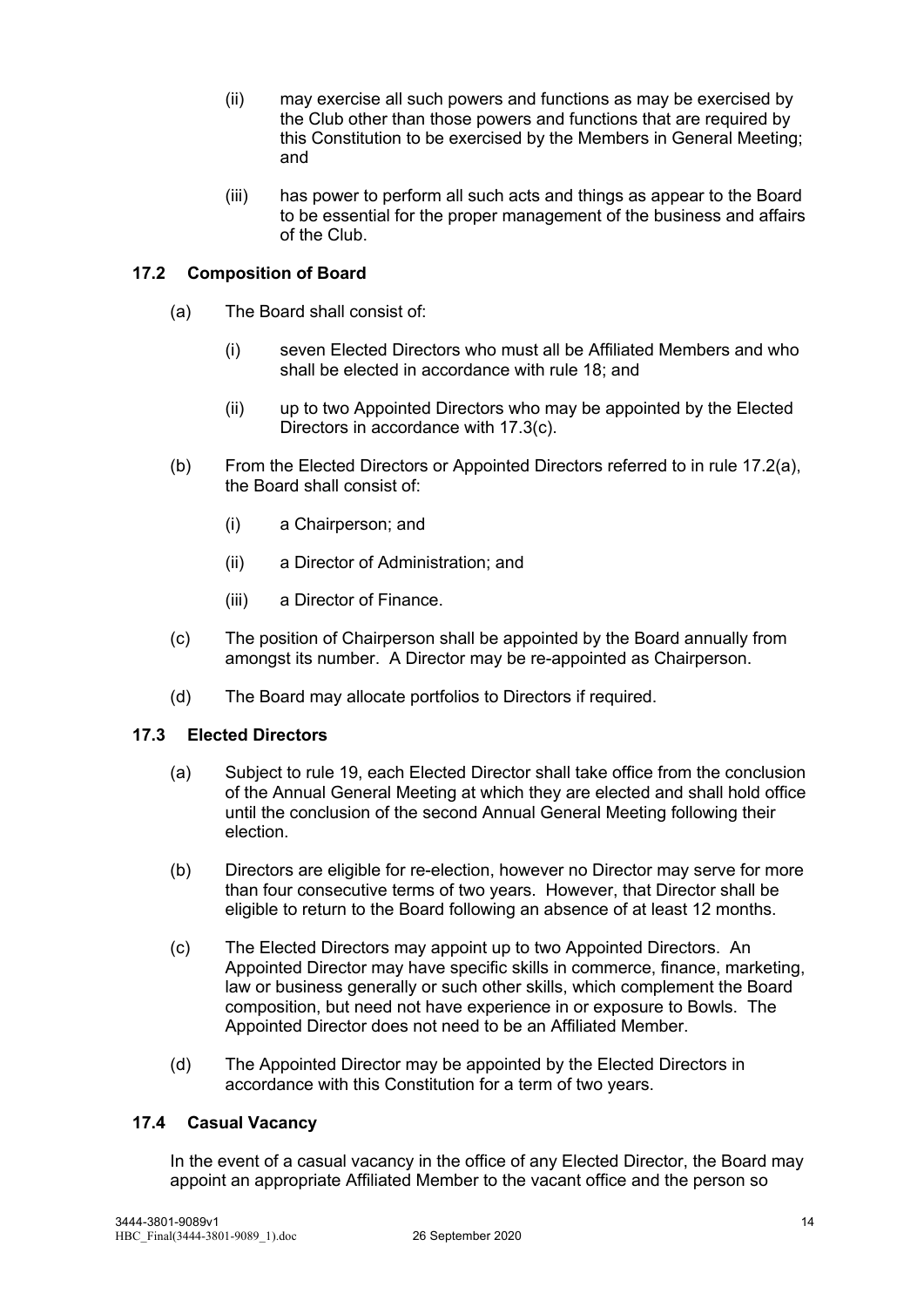appointed may continue in office up to the end of the term of the Elected Director they are replacing.

## **17.5 Transitional Arrangements**

- (a) Notwithstanding any other Rule of this Constitution, the transitional arrangements set out in this rule 17.5 shall apply from the date of adoption of this Constitution.
- (b) The terms of Directors appointed prior to the adoption of this Constitution shall not be interrupted and shall continue for the period that the appointee would have served but for the adoption of this Constitution.

## 18. **ELECTION OF ELECTED DIRECTORS**

- (a) The Director of Administration shall call for nominations at an appropriate time determined by the Board. All Members shall be notified of the call for nominations in a manner determined by the Board.
- (b) Candidates must:
	- (i) be aged 18 years or over; and
	- (ii) reside in Australia.
- (c) Nominations of candidates for election as Elected Directors shall be:
	- (i) made in writing on the form provided by the Club from time to time (if any), signed by two Affiliated Members as nominees and accompanied by the written consent of the nominee. The candidate must be an Affiliated Member; and
	- (ii) delivered to the Director of Administration or person nominated by the Board by the date specified on the call for nominations.
- (d) If the number of nominations received is equal to the number of vacancies to be filled or if there are insufficient nominations received to fill all vacancies on the Board, then those nominated shall be declared elected.
- (e) If there are insufficient nominations received to fill all vacancies on the Board the remaining positions will be deemed casual vacancies under clause 17.4.
- (f) If the number of nominations exceeds the number of vacancies to be filled, voting papers shall be prepared containing the names of the candidates in alphabetical order for each vacancy on the Board.
- (g) Voting shall be conducted at the Annual General Meeting in such a manner and by such a method as determined by the Board from time to time.

## 19. **VACANCY ON THE BOARD**

## **19.1 Grounds for Termination of Director**

For the purposes of this Constitution, the office of a Director becomes vacant if the Director:

(a) in the case of an Elected Director, ceases to be an Affiliated Member;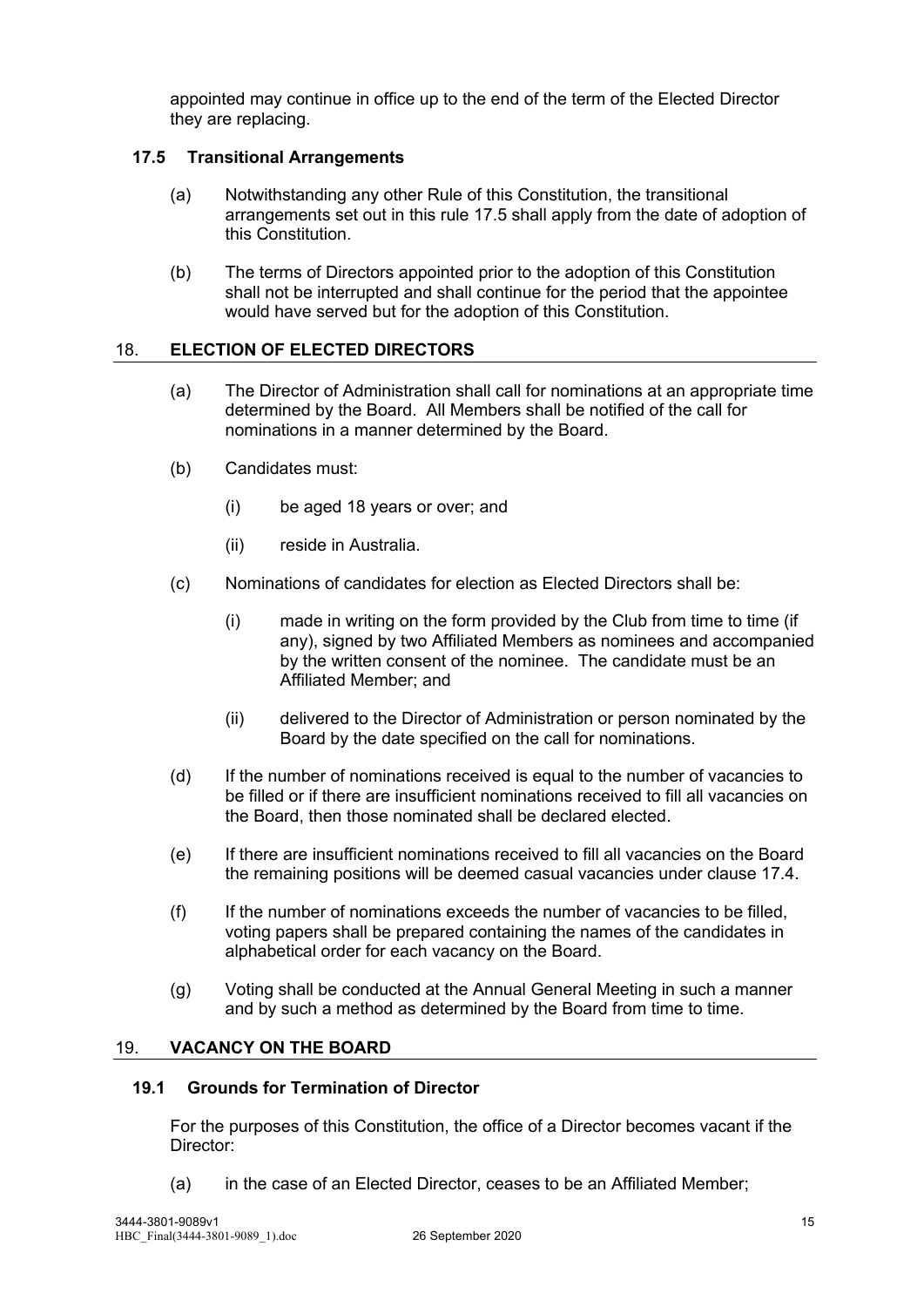- (b) becomes bankrupt;
- (c) resigns their office by notice in writing given to the Club;
- (d) is subject to any sanction by the Board, which sanction is confirmed by the Members, under rule 10;
- (e) is directly or indirectly interested in any contract or proposed contract with the Club and, in the opinion of the Board, has deliberately, recklessly or negligently failed to declare the nature of his interest;
- (f) is removed from office in accordance with this Constitution;
- (g) dies or becomes of unsound mind or a person whose person or estate is liable to be dealt with in anyway under the law relating to mental health;
- (h) would be prohibited from being a director of a company under the *Corporations Act 2001* (Cth); or
- (i) fails to attend three consecutive meetings of the Board without having previously obtained leave of absence in accordance with rule 20.5 or provided reasonable excuse for such absence.

## **19.2 Removal of Director**

- (a) The Club in a General Meeting may by Special Resolution remove any Director, before the expiration of their term of office and appoint another Member in their place to hold office until the expiration of the term of the first mentioned Director.
- (b) Where the Director to whom a proposed resolution referred to in rule 19.2(a) makes representations in writing to the Director of Finance or the Chairperson and requests the Director of Finance or the Chairperson that such representations be notified to the Members, the may send a copy of the representations to each Member or, if they are not so sent, the Director may require that they be read out at the meeting, and the representations shall be so read.

## 20. **QUORUM AND PROCEDURE AT BOARD MEETINGS**

#### **20.1 Convening a Board Meeting**

- (a) The Board shall meet as often as is deemed necessary for the dispatch of business. Subject to this Constitution, in particular this rule 20, the Board may regulate its meetings as it thinks fit.
- (b) Unless all Directors agree to hold a meeting at shorter notice (which agreement shall be sufficiently evidenced in writing or by their presence) not less than two days written notice of Board meeting shall be given to each **Director**
- (c) Written notice of each Board meeting, specifying the general nature of the time, date and place of the Board meeting and the business to be transacted, shall be served on each Director by:
	- (i) delivering it to that Director personally;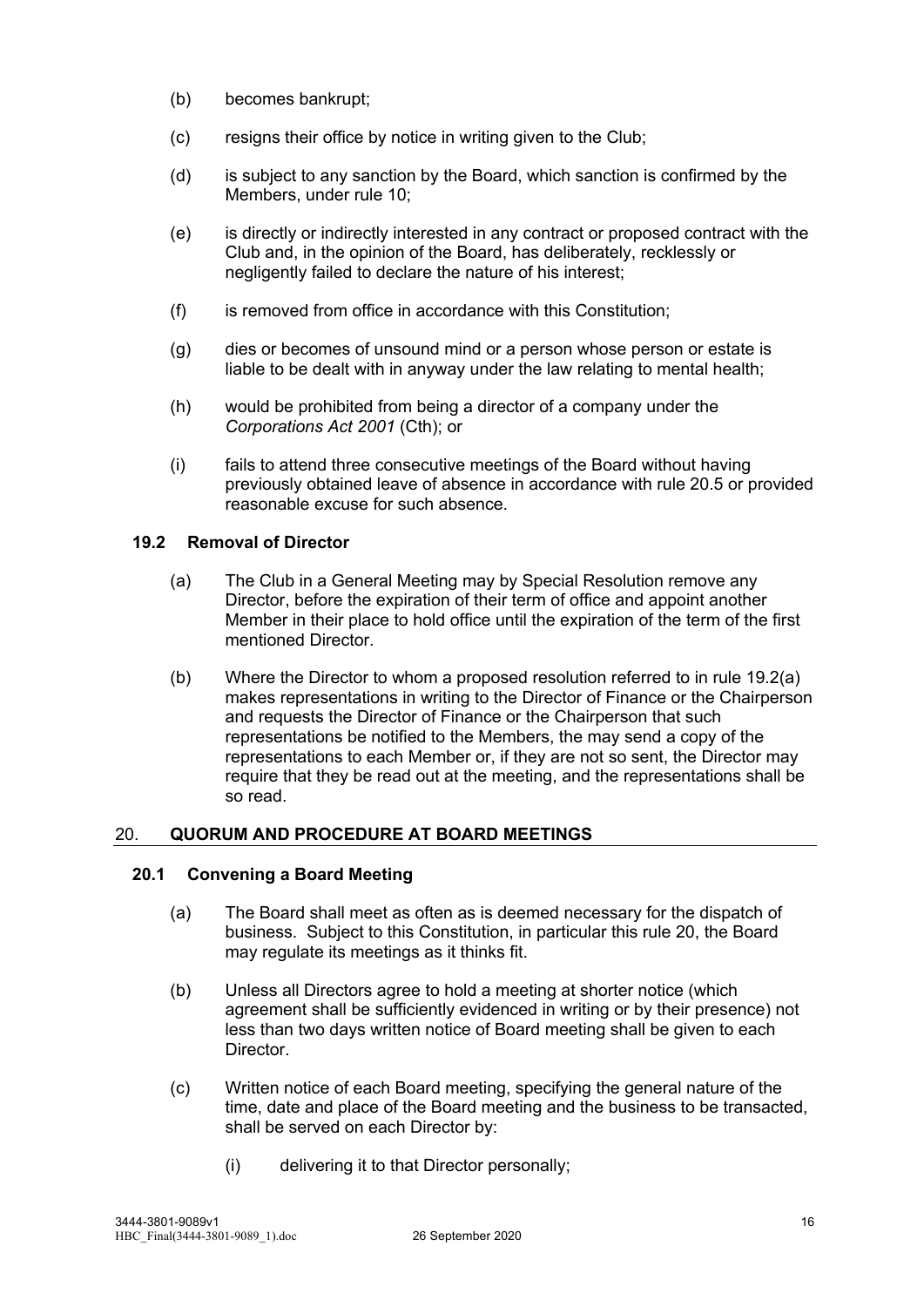(ii) sending it in writing, by facsimile or other means of electronic communication (subject to receiving appropriate confirmation that the notice has been effectively dispatched);

in accordance with the Director's last notified contact details.

(d) Notice may be given of more than one Board meeting at the same time.

#### **20.2 Urgent Board Meetings**

- (a) In cases of urgency, a meeting can be held without notice being given in accordance with rule 20.1 provided that as much notice as practicable is given to each Director by the quickest means practicable.
- (b) Any resolution made at an urgent Board meeting must be passed by an absolute majority of the Board.

#### **20.3 Quorum**

- (a) Four Directors shall constitute a quorum for the transaction of the business of a meeting of the Board.
- (b) No business shall be transacted unless a quorum is present and if within half an hour of the time appointed for the meeting a quorum is not present, the meeting shall stand adjourned to the same place and at the same hour of the same day in the following week, or any date, time and place determined by the President.
- (c) The Board may act notwithstanding any casual vacancy. However, if there are casual vacancies in the office of a Director such that the number of remaining Directors is not sufficient to constitute a quorum at a meeting of the Board, those Directors may act only for the purpose of increasing the number of Directors to a number sufficient to constitute such a quorum.

#### **20.4 Procedures at Board meetings**

- (a) At meetings of the Board, the Chairperson shall chair the meeting. If the Chairperson is absent or unwilling to act, the Board shall appoint one of its members to chair the meeting.
- (b) Questions arising at a meeting of the Board shall be determined on a show of hands or, if demanded by a Director, by a poll taken in such manner as the person presiding at the meeting may determine.
- (c) Each Elected Director and Appointed Director present at a meeting of the Board (including the person presiding at the meeting) is entitled to one vote. In the event of an equality of votes on any question, the motion shall fail; neither the Chairperson may exercise a second or casting vote.
- (d) Voting by proxy is not permitted.
- (e) A resolution in writing signed or assented to by facsimile or other form of electronic communication by all the voting Directors, shall be as valid and effectual as if it had been passed at a meeting of the Board duly convened and held. Any such resolution may consist of several documents in like form each signed by one or more of the Directors.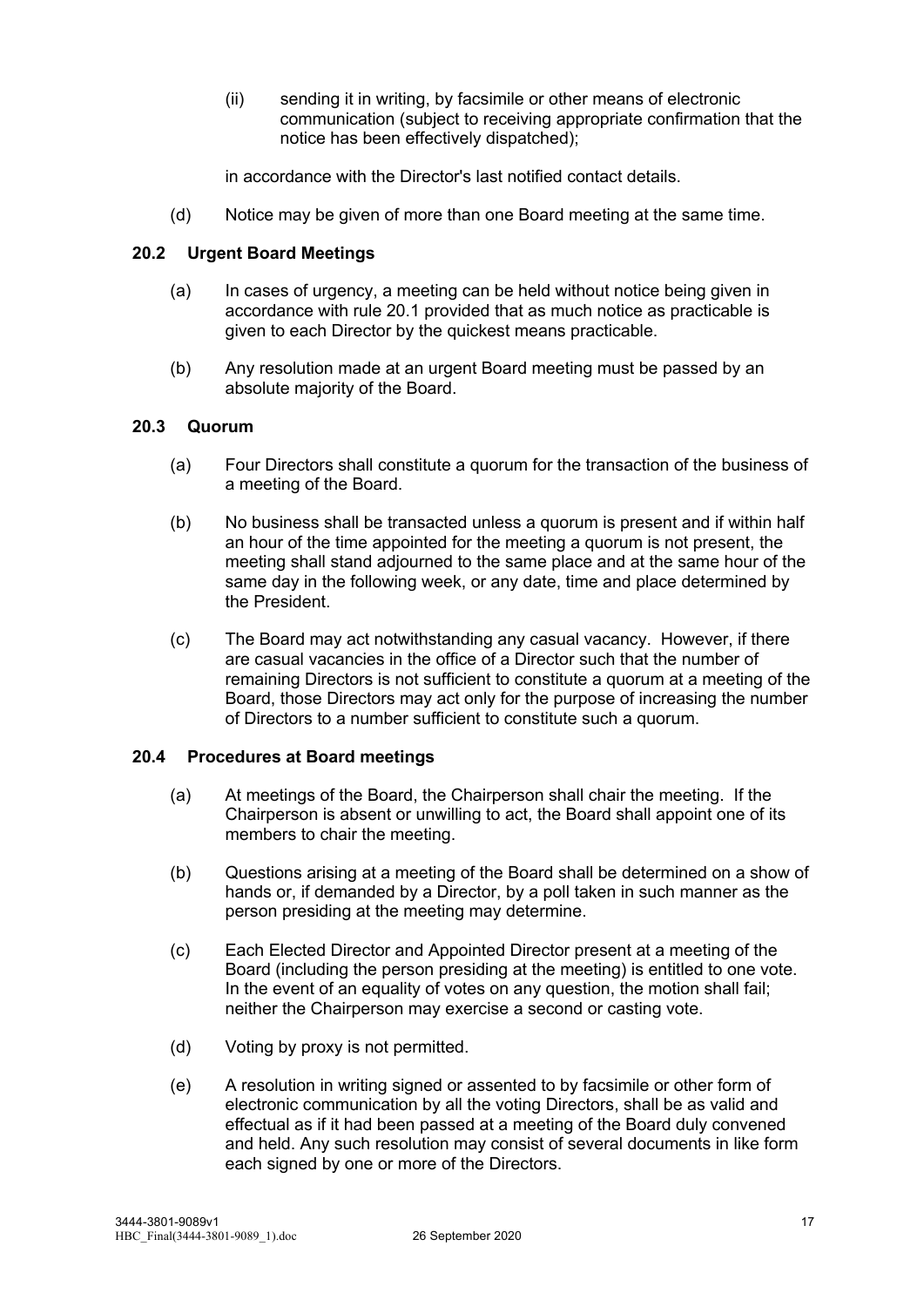- (f) Without limiting the power of the Board to regulate its meetings as it thinks fit, a meeting of the Directors may be held where one or more of the Directors is not physically present at the meeting, provided that:
	- (i) all persons participating in the meeting are able to communicate with each other effectively, simultaneously and instantaneously whether by means of telephone or other form of communication;
	- (ii) notice of the meeting is given to all the Directors entitled to notice in accordance with the usual procedures agreed upon or laid down from time to time by the Board;
	- $(iii)$  in the event that a failure in communications prevents condition  $(i)$ from being satisfied by that number of Directors which constitutes a quorum, and none of such Directors are present at the place where the meeting is deemed by virtue of the further provisions of this rule to be held then the meeting shall be suspended until condition (i) is satisfied again. If such condition is not satisfied within fifteen minutes from the interruption the meeting shall be deemed to have terminated; and
	- (iv) any meeting held where one or more of the Directors is not physically present shall be deemed to be held at the place specified in the notice of meeting provided a Director is there present and if no Director is there present the meeting shall be deemed to be held at the place where the chairperson of the meeting is located.

#### **20.5 Leave of absence**

- (a) The Board may grant a Director leave of absence from Board meetings for a period not exceeding three months.
- (b) The Board must not grant leave of absence retrospectively unless it is satisfied that it was not feasible for the Director to seek the leave in advance.

## 21. **DIRECTORS' INTERESTS**

#### **21.1 Material Personal Interests**

- (a) A Director who has a material personal interest in a matter being considered at a Board meeting must disclose the nature and extent of that interest to the Board.
- (b) A Director with such a material personal interest must not:
	- (i) be present while the matter is being considered at the meeting; and
	- (ii) must not vote on the matter.
- (c) This rule 21.1 does not apply to a material personal interest that:
	- (i) exists only because the Director belongs to a class of persons for whose benefit the Club is established; or
	- (ii) that the Director has in common with all, or a substantial proportion of the Members.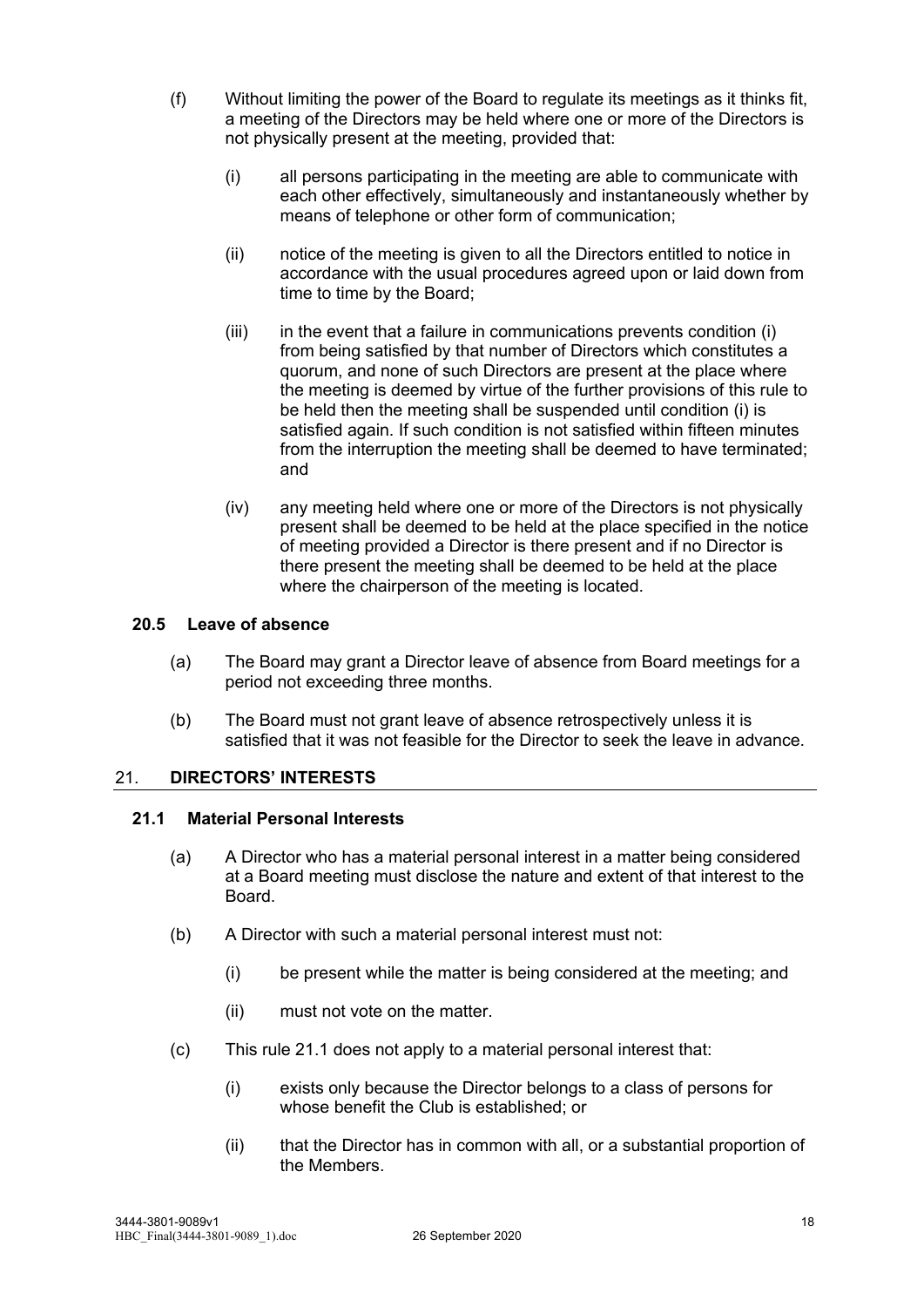- (d) A general notice that a Director is to be regarded as having a material personal interest in a matter being considered is sufficient declaration for such Director and the said matter. After such general notice it is not necessary for such Director to give a special notice relating to the said matter.
- (e) It is the duty of the Director of Administration to record in the minutes any declaration made or any general notice as aforesaid given by a Director in accordance with this rule 21.1.

## **21.2 Financial Interest**

- (a) A Director is disqualified from:
	- (i) holding any place of profit or position of employment in the Club, or in any company or incorporated association in which the Club is a shareholder or otherwise interested; or
	- (ii) contracting with the Club either as vendor, purchaser or otherwise,

except with express resolution of approval of the Board. Any contract or arrangement in which any Director is in any way interested which is entered into by or on behalf of the Club without the approval of the Board, will be voided for such reason.

- (b) The nature of the financial interest of such Director must be declared by the Director at the meeting of the Board at which the contract or arrangement is first taken into consideration if the interest then exists, or in any other case at the first meeting of the Board after the acquisition of the interest.
- (c) A general notice that a Director is a member of any specified firm or company and is to be regarded as interested in all transactions with that firm or company is sufficient declaration under rule 21.2(b) for such Director and the said transactions. After such general notice it is not necessary for such Director to give a special notice relating to any particular transaction with that firm or company.
- (d) It is the duty of the Director of Administration to record in the minutes any declaration made or any general notice as aforesaid given by a Director in accordance with rule 21.2.

## **21.3 Conflicts**

A Director, notwithstanding the interest, may be counted in the quorum present at any meeting but cannot vote in respect of any contract or arrangement in which the Director is interested. If the Director votes, the vote shall not be counted.

## 22. **DELEGATED POWERS**

## **22.1 Board May Delegate Functions**

- (a) The Board may, by instrument in writing, create, establish or appoint special committees, individual officers and consultants to carry out specific duties and functions. In the establishing instrument, the Board may delegate such functions as are specified in the instrument, other than:
	- (i) this power of delegation; and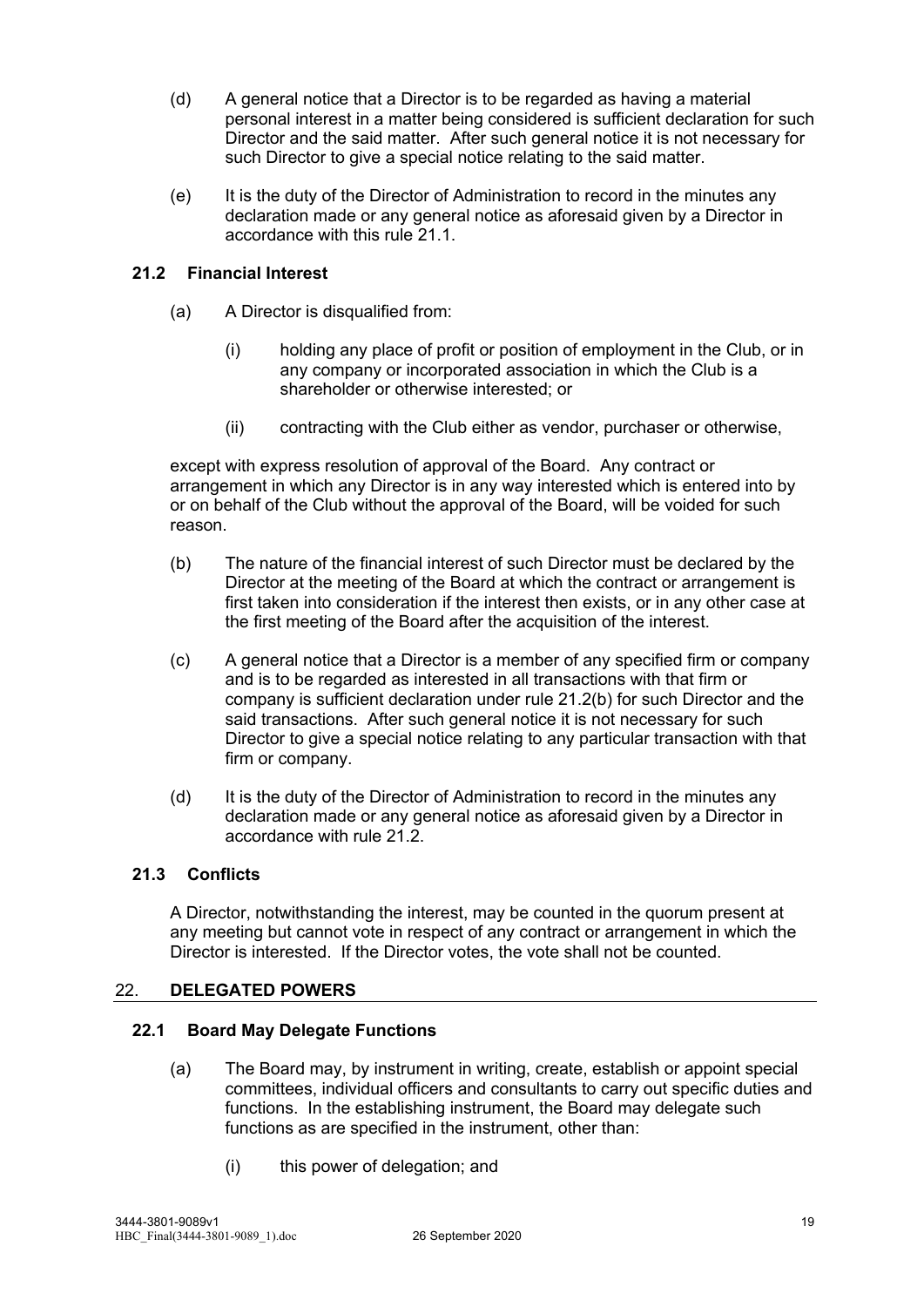- (ii) a function imposed on the Board or the executive officer by the Act, any other law, this Constitution, or by resolution of the Club in a General Meeting.
- (b) At any time the Board may, by instrument in writing, revoke wholly or in part any delegation made under this clause. It may amend or repeal any decision made by a body or person under this clause.

## **22.2 Exercise of Delegated Functions**

- (a) A function, the exercise of which has been delegated under this clause, may, while the delegation remains unrevoked, be exercised from time to time in accordance with the terms of the delegation.
- (b) A delegation under this clause may be made subject to certain conditions or limitations regarding the exercise of any function. These may be specified in the delegation.

## **22.3 Procedure of Delegated Entity**

(a) The procedures for any entity exercising delegated power shall, subject to this Constitution and with any necessary or incidental amendment, be the same as that applicable to meetings of the Board under clause 20. The entity exercising delegated powers shall make decisions in accordance with the Objects, and it shall promptly provide the Board with details of all material decisions. The entity shall also provide any other reports, minutes and information required by the Board. A Club can appoint an unrestricted number of Committees. Such Committees may include technical committees, selection committees, judicial committees and social committees

## **22.4 Committees**

- (a) As set out in rule 22.1, the Board may establish and delegate any of its functions, powers or duties (except this power to delegate) to such committees as it thinks fit. The Board may recall or revoke any such delegation or appointment and may amend or repeal any decision made by such committee.
- (b) The Board shall determine in writing the duties and powers afforded to any committee and the committee shall, in the exercise of such delegated powers, conform to any directions or Regulations that may be prescribed by the Board.
- (c) A Director or the Chairperson shall be ex-officio members of any committee so appointed.

## **22.5 Delegates of Clubs**

- (a) The Board shall appoint Delegates to attend meetings and events on its behalf from time to time. This shall include, but not be limited to, Bowls Victoria meetings and Region and Division meetings.
- (b) The Club shall advise Bowls Victoria prior to a relevant meeting or event who its Delegates will be. If the Club does not provide notification to Bowls Victoria, the President and secretary of the Club shall be deemed to be the Delegates.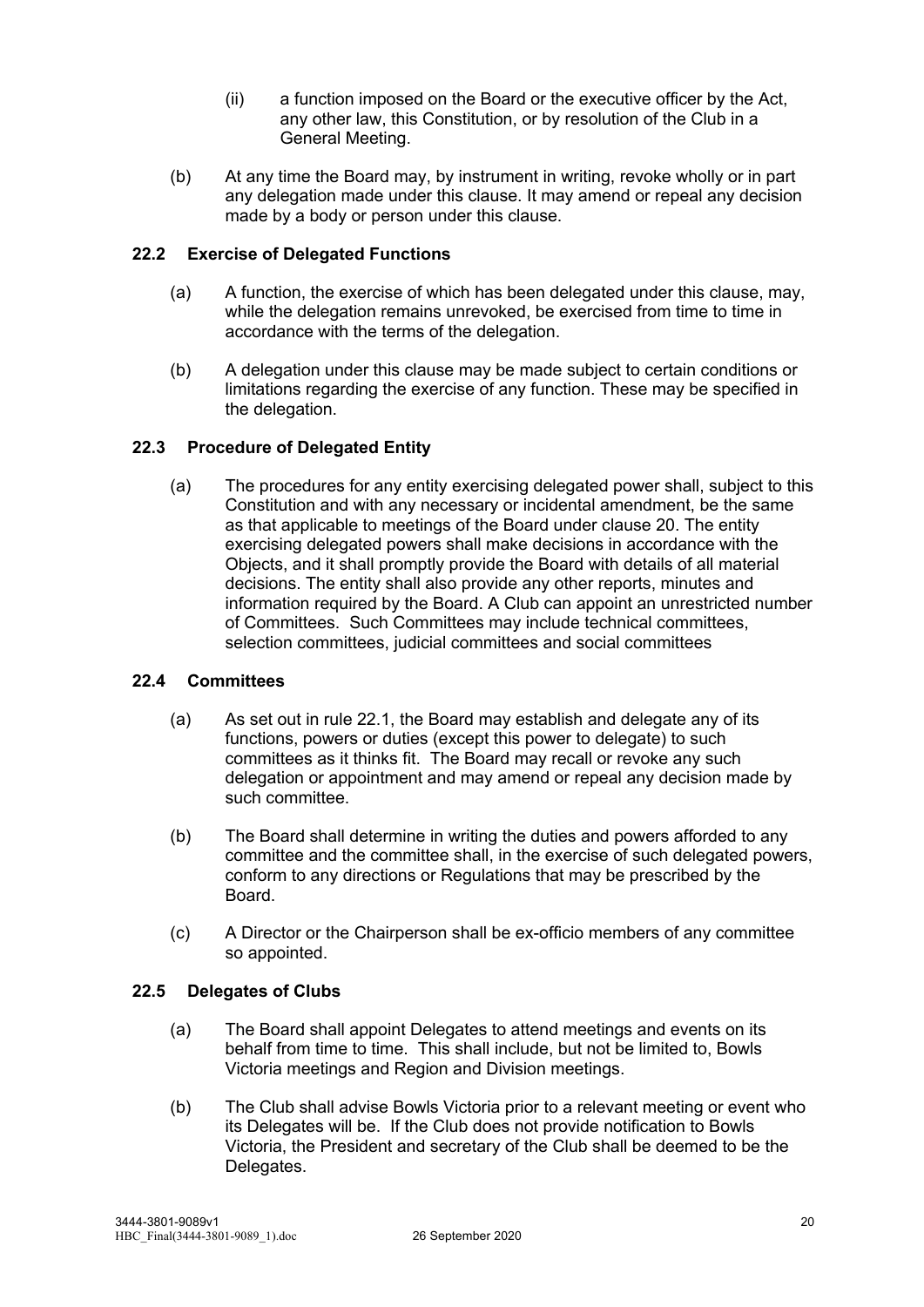### **23.1 General Duties**

- (a) As soon as practicable after being elected or appointed to the Board, each Director must become familiar with this Constitution and the Act.
- (b) The Board is collectively responsible for ensuring that the Club complies with the Act and that individual Directors comply with this Constitution.
- (c) In addition to any duties imposed by this Constitution, a Director must perform any other duties imposed from time to time by resolution at a General Meeting.
- (d) The Board must ensure that the Club complies with all requirements in the Act regarding financial statements.

#### **23.2 Chairperson**

The duties of the Chairperson shall be:-

- (a) to preside at Board and General Meetings
- (b) to carry into effect the Rules and By-laws of the club
- (c) to be able to attend all meetings of committees of the club as desired or to delegate this role to another Board member if required.

#### **23.3 Director of Administration**

- (a) The Director of Administration must act as secretary of the Club and will perform any duty or function required under the Act to be performed by the secretary of an incorporated association.
- (b) The Director of Administration will:
	- (i) be appointed by the Board for such term and upon such conditions as the Board thinks fit;
	- (ii) maintain the register of members in accordance with rule 8.1; and
	- (iii) keep custody of the common seal of the Club; and
	- (iv) subject to the Act and this Constitution, provide members with access to the register of members, the minutes of general meetings and other books and documents; and
	- (v) perform any other duty or function imposed on the Director of Administration by this Constitution.
- (c) If the Club does not have a Director of Administration, the Board will determine from time to time whether the Chairperson or another person acts as the Club's secretary under the Act.
- (d) The secretary, Director of Administration, must give the Registrar notice of his or her appointment within 14 days after the appointment.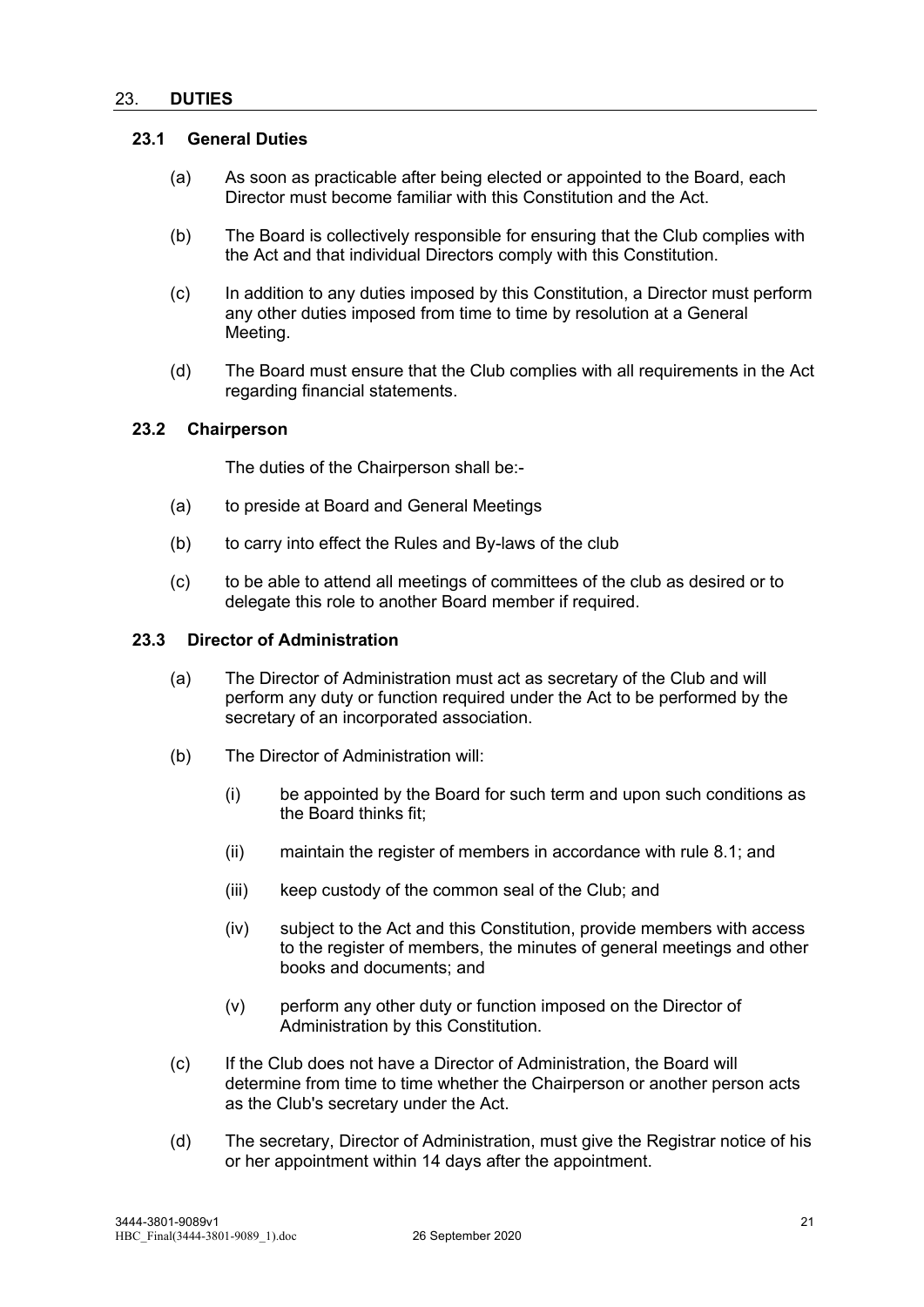(e) If the position of Director of Administration becomes vacant, the Board must appoint a person to the position within 14 days after the vacancy arises.

## **23.4 Director of Finance**

The duties of the Director of Finance shall be:

- (a) The Director of Finance must ensure that moneys received and paid by the Club and other financial duties are appropriately dealt with.
- (b) The Boards may allocate portfolios such as Director of Finance at their discretion,
- (c) The Chairperson will be responsible for the following rules regarding financial duties if the position of Director of Finance is vacant.

## **23.5 Financial Duties**

- (a) The Board must:
	- (i) receive all moneys paid to or received by the Club and issue receipts for those moneys in the name of the Club; and
	- (ii) ensure that all moneys received are paid into the account of the Club within 5 working days after receipt;
	- (iii) make any payments authorised by the Club or by a General Meeting of the Club from the Club's funds;
	- (iv) ensure that the financial records of the Club are kept in accordance with the Act;
	- (v) coordinate the preparation of the financial statements of the Club and their submission to the Annual General Meeting of the Club;
	- (vi) ensure that at least two Directors have access to the accounts and financial records of the Club; and
	- (vii) keep in their custody or under their control:
		- (A) the financial records for the current financial year; and
		- (B) any other financial records as authorised by the Board.
- (b) The Board may allocate responsibility for the financial duties described at rule 23.5(a) to a portfolio or Director in accordance with rule 17.2(d).

#### 24. **MINUTES OF BOARD MEETINGS**

- (a) The Board must ensure that minutes are taken and kept of each Board meeting.
- (b) The minutes must record:
	- (i) the business considered at the meeting;
	- (ii) any resolution on which a vote is taken and the result of the vote; and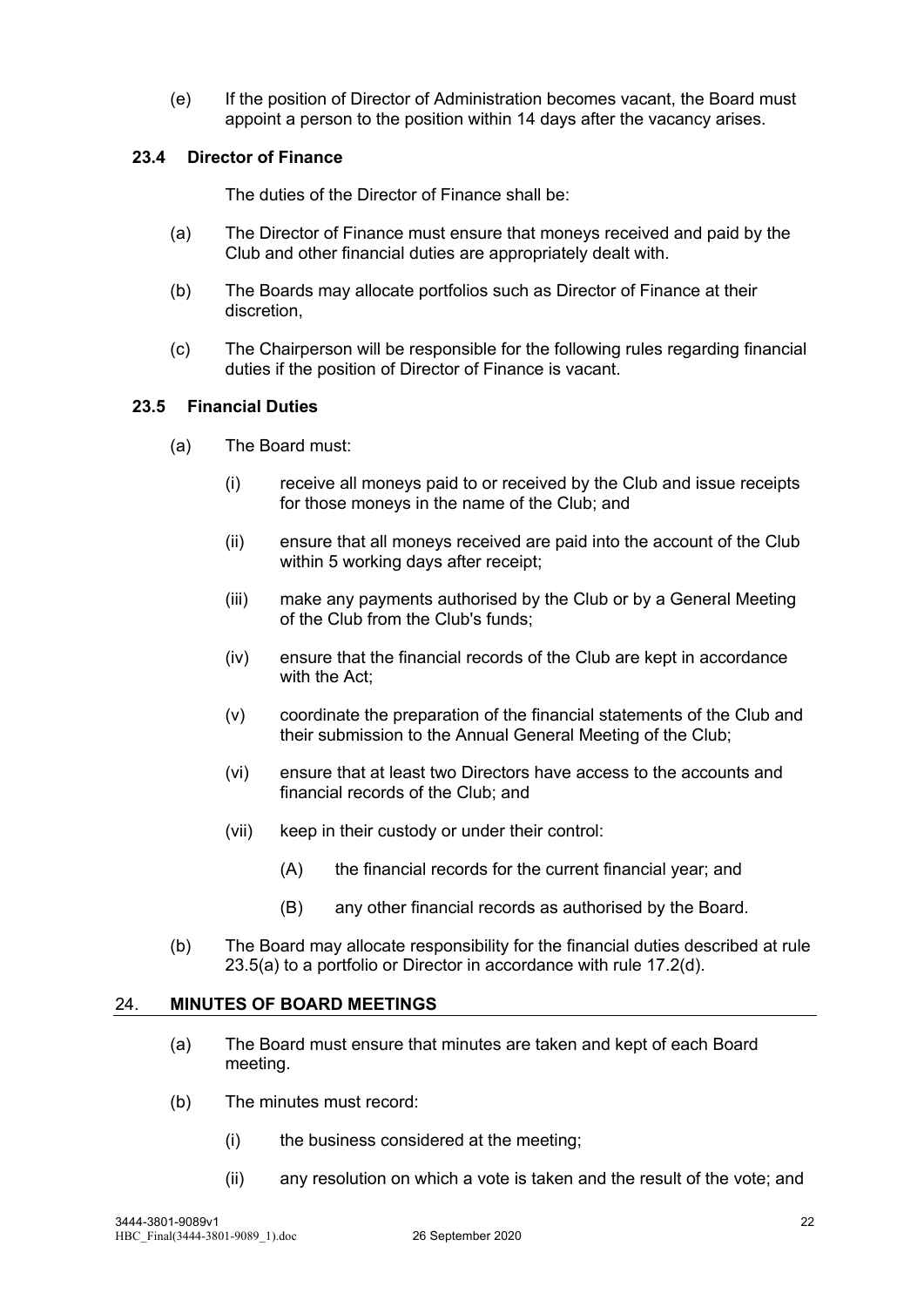#### (iii) any interest declared under rules 21.1 or 21.2.

#### **PART V - MISCELLANEOUS**

#### 25. **LIQUOR AND GAMING LICENCE**

#### **25.1 Receipts for the supply of liquor**

The Club must not pay any amount to an officer or servant of the Club by way of commission or allowance from the receipts of the Club for the supply of liquor.

#### **25.2 Management of the Club**

In accordance with rule 17, the Directors constitute the management committee of the Club and have responsibility for the affairs of the Club.

## **25.3 Guests**

- (a) For the avoidance of doubt, an Authorised Gaming Visitor is not a Member.
- (b) Subject at all times to the Club being a holder of a "Venue Operator's Licence" issued under the provisions of the *Gambling Regulation Act 2003*  (Vic), an Authorised Gaming Visitor (being a person who is not a member or a guest of a member) may be admitted to the Club on any day when guests are allowed for the purposes of playing gaming machines and for the use of such other Club facilities as the Board may from time to time permit. Authorised Gaming Visitors may not introduce guests to the Club.
- (c) For the purposes of these rules an Authorised Gaming Visitors is hereby defined as a person who:
	- (i) is over the age of 18 years,
	- (ii) whose place of residence is more than 5 kilometres from the licensed premises;
	- (iii) is not a person who the Board has determined should not be admitted.
- (d) A visitor to the Club must not be supplied with liquor in the Club premises unless the visitor is a guest in the company of a Member.
- (e) A person can not:
	- (i) be admitted as an honorary member or temporary member of the Club; or
	- (ii) be exempted from the obligation to pay the ordinary subscription for membership of the Club,

unless the person is of a class specified in the rules and the admission or exemption is in accordance with the rules.

- (f) An Authorised Gaming Visitor must:
	- (i) produce evidence of his or her residential address before being admitted to the licensed premises;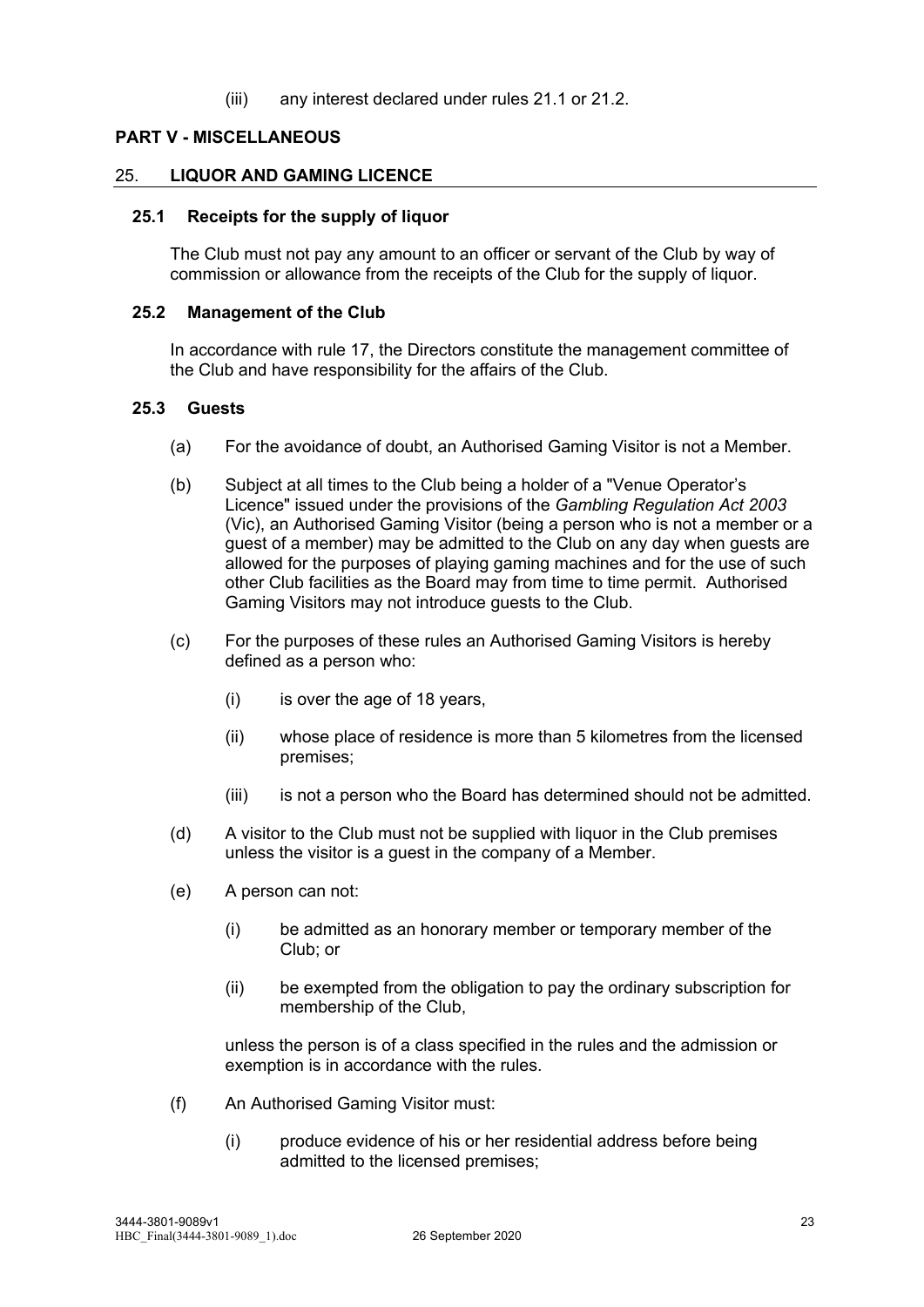- (ii) carry identification at all times whilst on the licensed premises; and
- (iii) comply with any relevant rules of the Club whilst on the licensed premises.

#### **25.4 Register of guests**

Where a guest in the company of a Member is admitted to any part of the licensed premises, the Chief Executive shall keep on the Club premises a register of such a guest and such register must contain the:

- (a) name and address of each guest; and
- (b) date on which each guest attended the premises.

#### 26. **GRIEVANCE PROCEDURES**

- (a) The grievance procedure set out in this rule applies to disputes under this Constitution between:
	- (i) a Member and another Member; or
	- (ii) a Member and the Club.
- (b) The parties to the dispute must meet and discuss the matter in dispute, and, if possible, resolve the dispute within fourteen days after the dispute comes to the attention of all of the parties.
- (c) If the parties are unable to resolve the dispute at the meeting, or if a party fails to attend that meeting, then the parties must, within 10 days, hold a meeting in the presence of a mediator.
- (d) The mediator must be:
	- (i) a person chosen by agreement between the parties; or
	- (ii) in the absence of agreement:
		- (A) in the case of a dispute between a Member and another Member, a person appointed by the Board; or
		- (B) in the case of a dispute between a Member and the Club, a person who is a mediator appointed or employed by the Dispute Settlement Centre of Victoria (Department of Justice).
- (e) A Member can be a mediator.
- (f) The mediator cannot be a Member who is a party to the dispute.
- (g) The parties to the dispute must, in good faith, attempt to settle the dispute by mediation.
- (h) The mediator, in conducting the mediation, must:
	- (i) give the parties to the mediation process every opportunity to be heard; and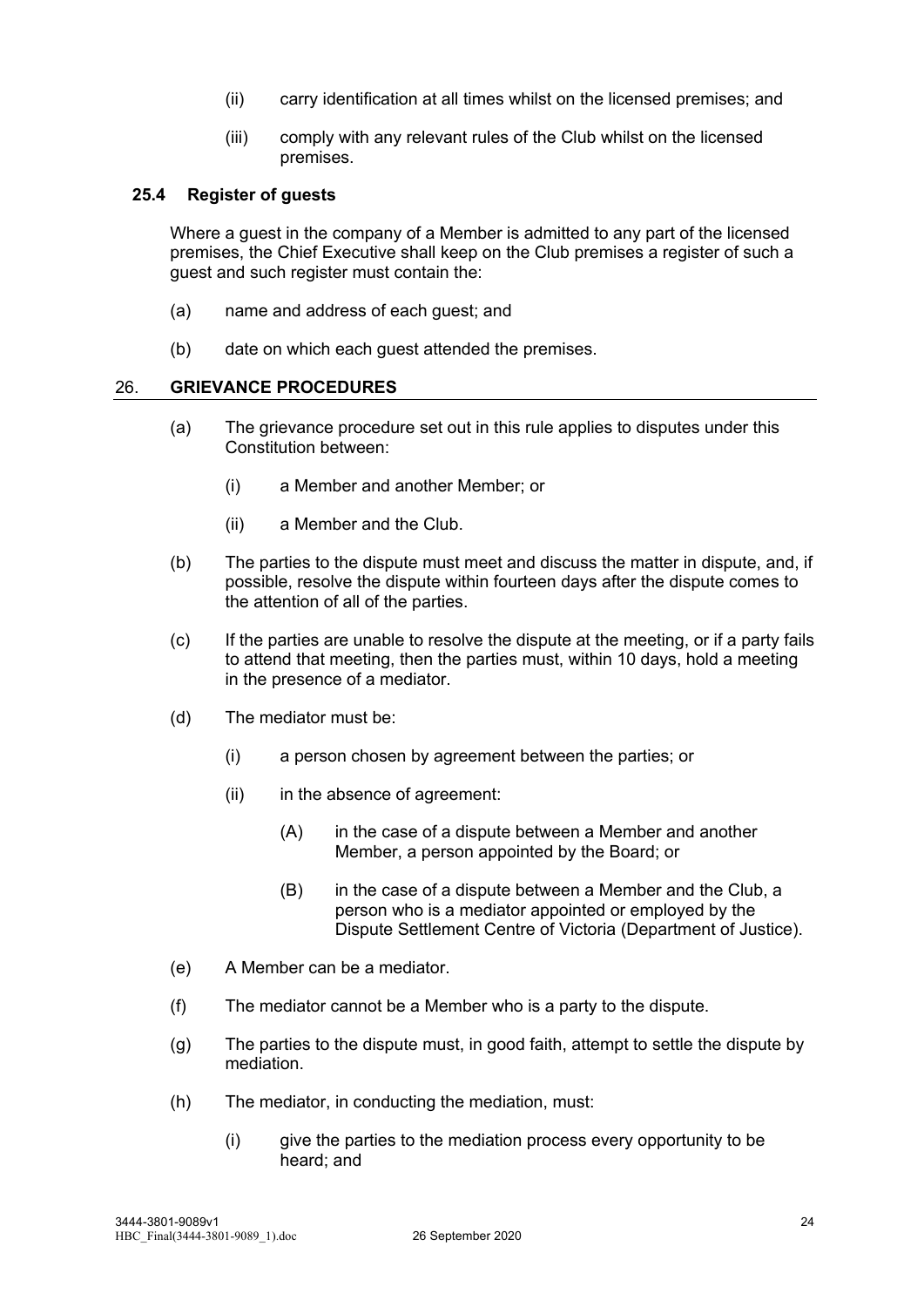- (ii) allow due consideration by all parties of any written statement submitted by any party; and
- (iii) ensure that natural justice is accorded to the parties to the dispute throughout the mediation process.
- (i) The mediator must not determine the dispute.
- (j) If the mediation process does not result in the dispute being resolved, the parties may seek to resolve the dispute in accordance with the Act or otherwise at law.

## 27. **SOURCES OF FUNDS**

The funds of the Club shall be derived from Annual Subscriptions, donations and such other sources as the Board determines.

#### 28. **MANAGEMENT OF FUNDS**

- (a) The Club must open an account with a financial institution from which all expenditure of the Club is made and into which all of the Club's revenue is deposited.
- (b) Subject to any restrictions imposed by a general meeting of the Club, the Board may approve expenditure on behalf of the Club.
- (c) The Board may authorise one Director to expend funds on behalf of the Club (including by electronic funds transfer) up to a specified limit without requiring approval from the Board for each item on which the funds are expended. This may be as a part of a designated portfolio in accordance with rule 17.2(d).
- (d) All funds of the Club must be deposited into the financial account of the Club no later than five working days after the receipt.
- (e) With the approval of the Board, one Director may maintain a cash float provided that all money paid from or paid into the float is accurately recorded at the time of the transaction. This may be as a part of a designated portfolio in accordance with rule 17.2(d).

#### 29. **APPLICATION OF INCOME**

- (a) The income and property of the Club shall be applied solely towards the promotion of the purposes of the Club as set out in this Constitution.
- (b) No portion of the income or property of the Club shall be paid or transferred, directly or indirectly by way of dividend, bonus or otherwise to any Member, but this shall not preclude payment to a Member in good faith for expenses incurred or services rendered.

#### 30. **SIGNING OF NEGOTIABLE INSTRUMENTS**

All cheques and other negotiable instruments shall be signed by two Directors or in such other manner approved by the Board from time to time.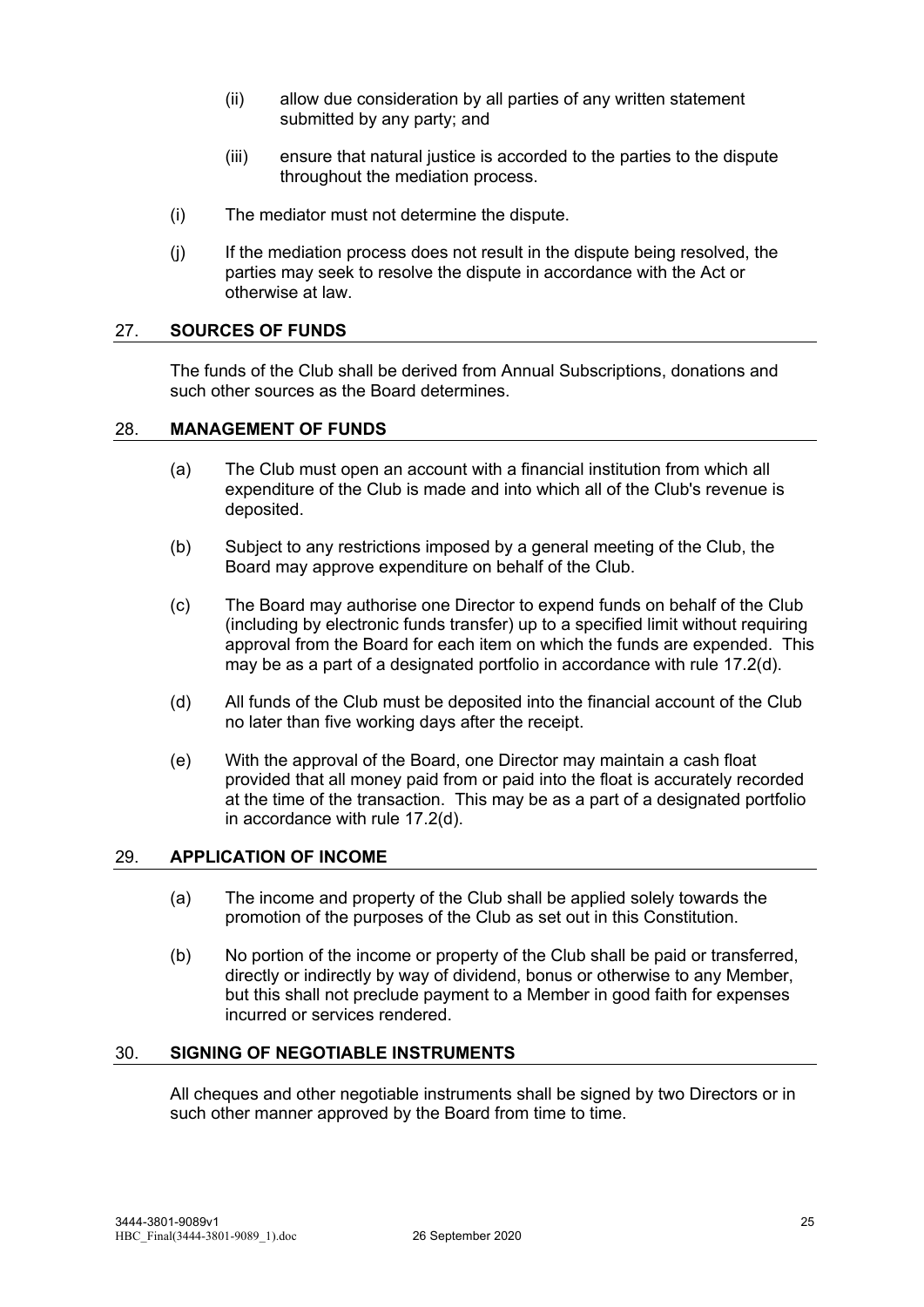#### 31. **COMMON SEAL**

- (a) The Club may have a Seal upon which its corporate name shall appear in legible characters.
- (b) The Seal shall not be used without the express authorisation of the Board. Every use of the Seal shall be recorded in the Club's minute book. Two directors must witness every use of the Seal, unless the Board determines otherwise.

#### 32. **REGISTERED ADDRESS**

The registered address of the Club is:

- (a) the address determined from time to time by resolution of the Board; or
- (b) if the Board has not determined an address to be the registered address, the postal address of the Director of Administration.

## 33. **ALTERATION OF CONSTITUTION**

This Constitution shall not be altered except by Special Resolution in accordance with the Act.

#### 34. **DISSOLUTION**

- (a) The Club may be wound up voluntarily by special resolution.
- (b) In the event of the Club being wound up, the liability of the Member shall be limited to any outstanding monies due and payable to the Club, including the amount of the Annual Subscription payable in respect of the current Financial Year. No other amount shall be payable by the Member.
- (c) If upon winding up or dissolution of the Club, there remains, after satisfaction of all its debts and liabilities, any property, the same shall not be paid to or distributed amongst the Members, but shall be given or transferred to some other organisation having purposes similar to the purposes of the Club and which prohibits the distribution of its or their income and property among its or their members and which is also not carried on for the profit or gain to its members. Such body or bodies to be determined by the Members at or before the time of dissolution, and in default thereof by such judge of the Supreme Court of Victoria as may have or acquire jurisdiction in the matter.

#### 35. **INDEMNITY**

- (a) Every Director and employee of the Club shall be indemnified out of the property and assets of the Club against any liability incurred by him/her in his/her capacity as Director or employee in defending any proceedings, whether civil or criminal, in which judgment is given in his or her favour or in which he or she is acquitted or in connection with any application in relation to any such proceedings in which relief is granted to him or her by the Court.
- (b) The Club shall indemnify its Directors and employees against all damages and costs (including legal costs) for which any such Directors or employee may be or become liable to any third party in consequence of any act or omission except wilful misconduct: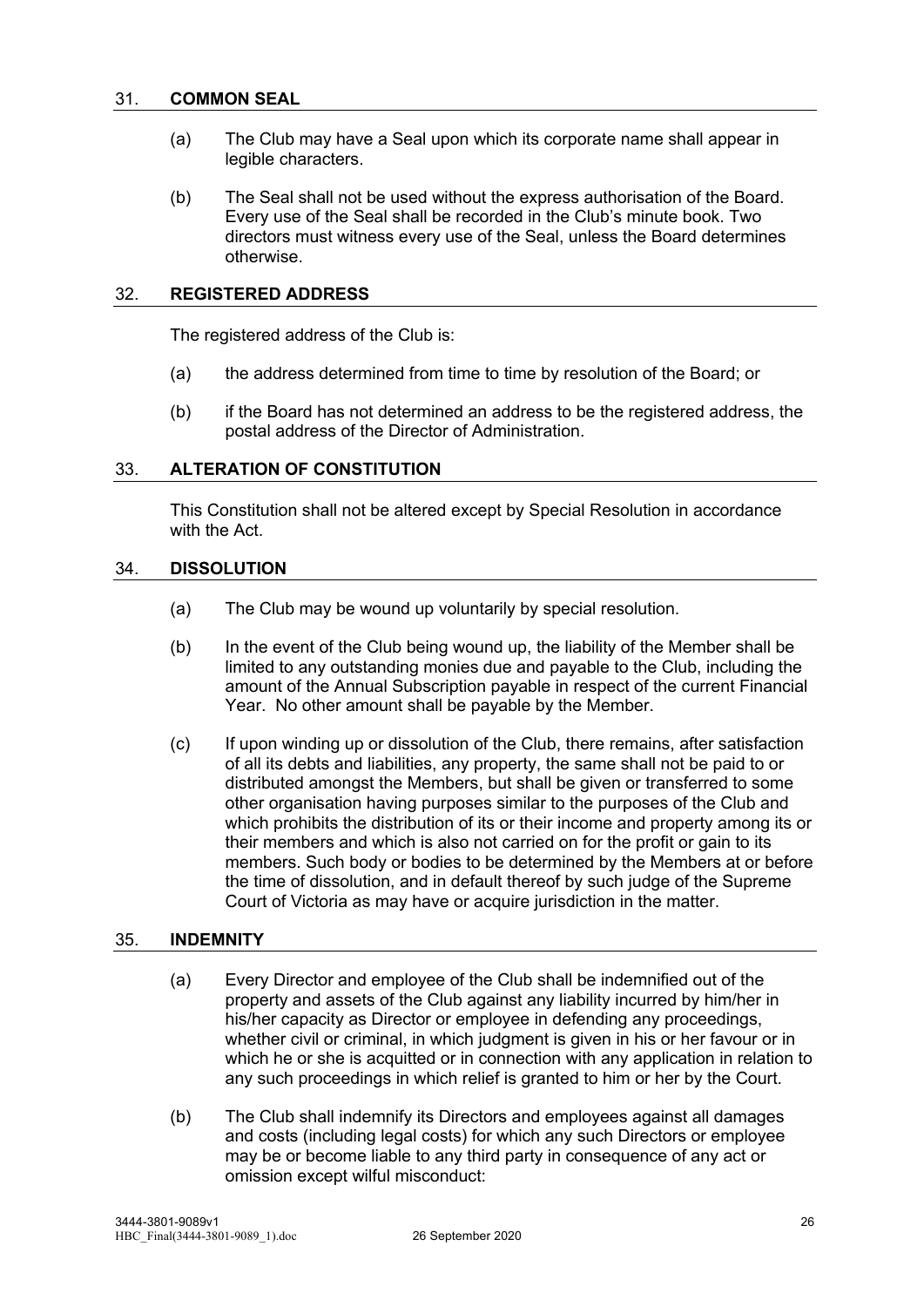- (i) in the case of a Director, performed or made whilst acting on behalf of and with the authority, express or implied of the Club; and
- (ii) in the case of an employee, performed or made in the course of, and within the scope of his or her employment by the Club.

## 36. **SERVICE OF NOTICES**

- (a) Notices may be given to Members by sending the notice by post or facsimile transmission or where available, by electronic mail, to the Member's address or facsimile number or electronic mail address shown in the Register.
- (b) Where a notice is sent by post, service of the notice shall be deemed to be effected at the time the letter would have been delivered in the ordinary course of post.
- (c) Where a notice is sent by facsimile transmission, service of the notice shall be deemed to be effected upon receipt of a confirmation report confirming the facsimile was sent to the correct facsimile number.
- (d) Where a notice is sent by electronic mail, service of the notice shall be deemed to be effected by properly addressing and upon receipt of a confirmation report confirming the electronic mail message was received at the electronic mail address to which it was sent.

#### 37. **CUSTODY OF BOOKS AND OTHER DOCUMENTS**

- (a) Except as otherwise provided in this Constitution, the Director of Administration shall keep in his or her custody or control all books, minutes, documents and securities of the Club.
- (b) If requested by a Member, the Board must permit such Member to inspect:
	- (i) the rules of the Club;
	- (ii) the minutes of each General Meeting.
- (c) If requested by a Member, the Board may permit such Member to inspect the minutes of a Board Meeting taken and kept in accordance with rule 24, but subject to the Act, are under no obligation to do so
- (d) Upon written request and payment of a fee determined by the Board from time to time, a Member may obtain a copy of the documents listed at rule 37(b).
- (e) If requested by a Member and subject to the Act, the Board must permit such Member to inspect the register of members.
- (f) Subject to the Act and rules 37(b) and 37(d), no Member is entitled to inspect the financial records, accounts, books, securities, minutes of Board meetings or other Relevant Documents of the Club, unless authorised in writing by the Board.